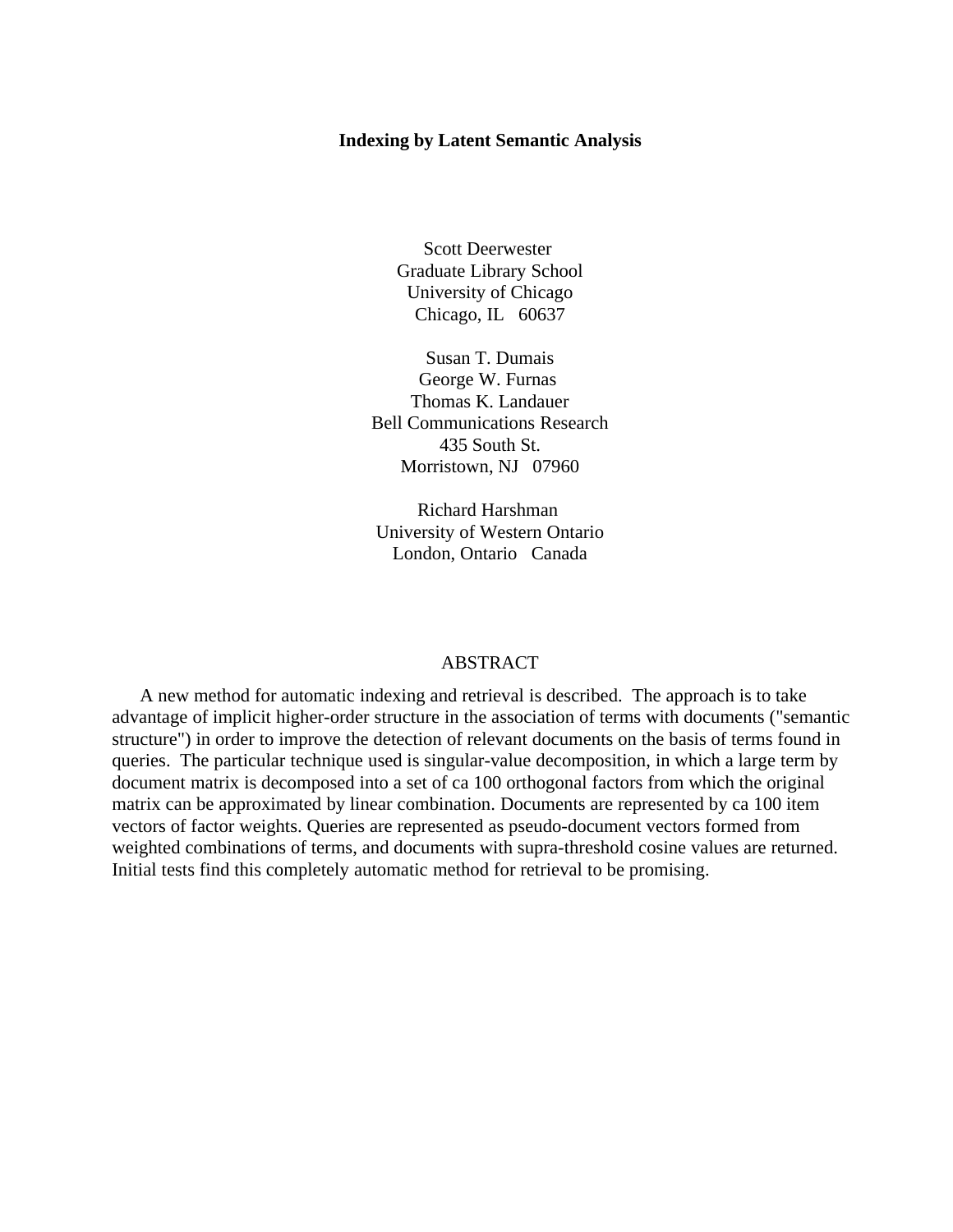## **1. Introduction**

hhhhhhhhhhhhhhh

We describe here a new approach to automatic indexing and retrieval. It is designed to overcome a fundamental problem that plagues existing retrieval techniques that try to match words of queries with words of documents. The problem is that users want to retrieve on the basis of conceptual content, and individual words provide unreliable evidence about the conceptual topic or meaning of a document. There are usually many ways to express a given concept, so the literal terms in a user's query may not match those of a relevant document. In addition, most words have multiple meanings, so terms in a user's query will literally match terms in documents that are not of interest to the user.

The proposed approach tries to overcome the deficiencies of term-matching retrieval by treating the unreliability of observed term-document association data as a statistical problem. We assume there is some underlying latent semantic structure in the data that is partially obscured by the randomness of word choice with respect to retrieval. We use statistical techniques to estimate this latent structure, and get rid of the obscuring "noise". A description of terms and documents based on the latent semantic structure is used for indexing and retrieval.<sup>1</sup>

The particular "latent semantic indexing" (LSI) analysis that we have tried uses singular-value decomposition. We take a large matrix of term-document association data and construct a "semantic" space wherein terms and documents that are closely associated are placed near one another. Singular-value decomposition allows the arrangement of the space to reflect the major associative patterns in the data, and ignore the smaller, less important influences. As a result, terms that did not actually appear in a document may still end up close to the document, if that is consistent with the major patterns of association in the data. Position in the space then serves as the new kind of semantic indexing, and retrieval proceeds by using the terms in a query to identify a point in the space, and documents in its neighborhood are returned to the user.

## **2. Deficiencies of current automatic indexing and retrieval methods**

A fundamental deficiency of current information retrieval methods is that the words searchers use often are not the same as those by which the information they seek has been indexed. There are actually two sides to the issue; we will call them broadly *synonymy* and *polysemy*. We use *synonymy* in a very general sense to describe the fact that there are many ways to refer to the same object. Users in different contexts, or with different needs, knowledge, or linguistic habits will describe the same information using different terms. Indeed, we have found that the degree of variability in descriptive term usage is much greater than is commonly suspected. For example, two people choose the same main key word for a single well-known object less than 20% of the time <sup>[1]</sup>. Comparably poor agreement has been reported in studies of inter-indexer consistency  $^{[2]}$  and in the generation of search terms by either expert intermediaries [3] or less experienced searchers  $[4]$  [5]. The prevalence of synonyms tends to decrease the "recall" performance of retrieval systems. By *polysemy* we refer to the general fact that most words have more than one distinct meaning

<sup>1.</sup> By "semantic structure" we mean here only the correlation structure in the way in which individual words appear in documents; "semantic" implies only the fact that terms in a document may be taken as referents to the document itself or to its topic.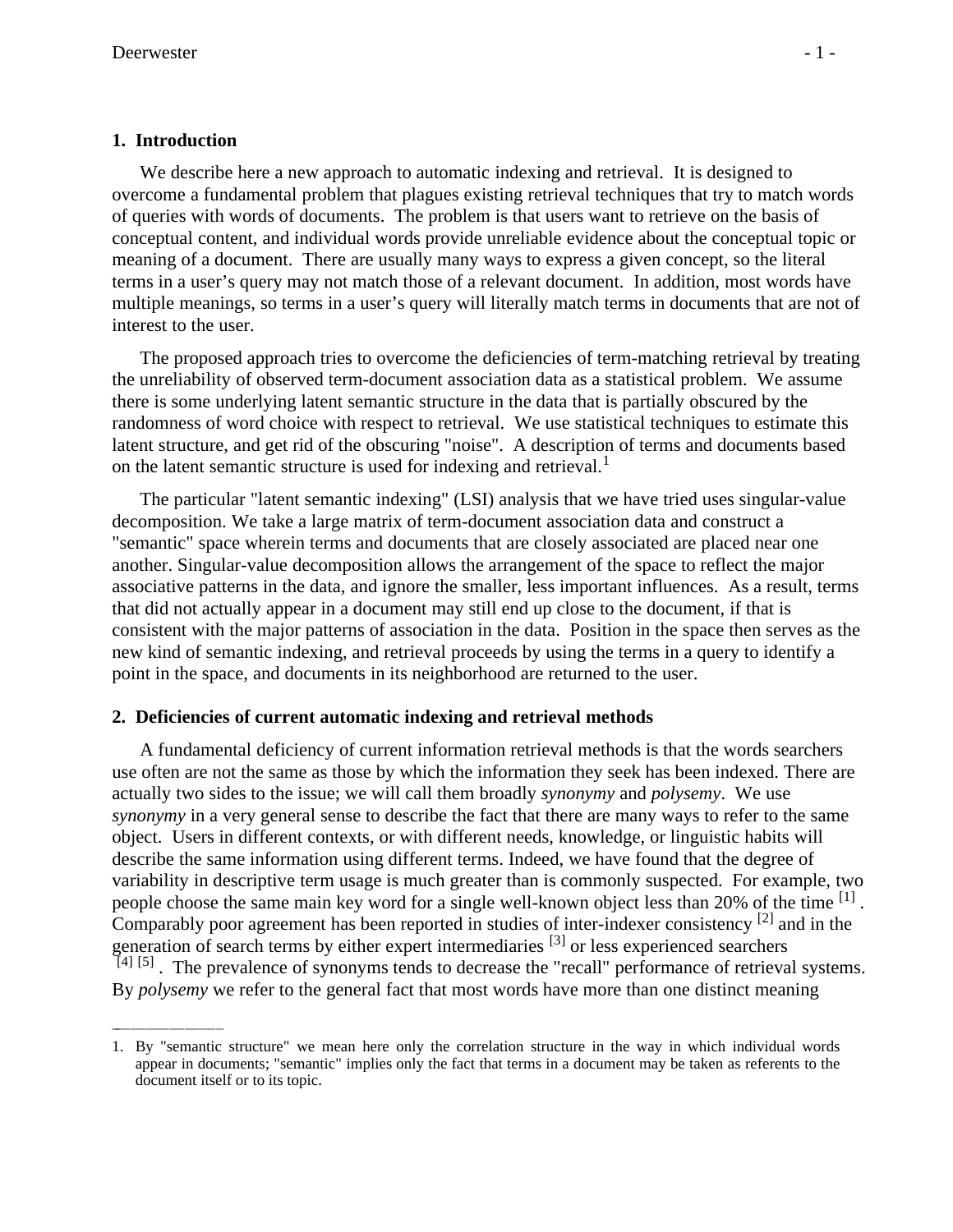(homography). In different contexts or when used by different people the same term (e.g. "chip") takes on varying referential significance. Thus the use of a term in a search query does not necessarily mean that a document containing or labeled by the same term is of interest. Polysemy is one factor underlying poor "precision".

The failure of current automatic indexing to overcome these problems can be largely traced to three factors. The first factor is that the way index terms are identified is incomplete. The terms used to describe or index a document typically contain only a fraction of the terms that users as a group will try to look it up under. This is partly because the documents themselves do not contain all the terms users will apply, and sometimes because term selection procedures intentionally omit many of the terms in a document.

Attempts to deal with the synonymy problem have relied on intellectual or automatic term expansion, or the construction of a thesaurus. These are presumably advantageous for conscientious and knowledgeable searchers who can use such tools to suggest additional search terms. The drawback for fully automatic methods is that some added terms may have different meaning from that intended (the polysemy effect) leading to rapid degradation of precision  $\left[6\right]$ .

It is worth noting in passing that experiments with small interactive data bases have shown monotonic improvements in recall rate without overall loss of precision as more indexing terms, either taken from the documents or from large samples of actual users' words are added [7] [8]. Whether this "unlimited aliasing" method, which we have described elsewhere, will be effective in very large data bases remains to be determined. Not only is there a potential issue of ambiguity and lack of precision, but the problem of identifying index terms that are not in the text of documents grows cumbersome. This was one of the motives for the approach to be described here.

The second factor is the lack of an adequate automatic method for dealing with polysemy. One common approach is the use of controlled vocabularies and human intermediaries to act as translators. Not only is this solution extremely expensive, but it is not necessarily effective. Another approach is to allow Boolean intersection or coordination with other terms to disambiguate meaning. Success is severely hampered by users' inability to think of appropriate limiting terms if they do exist, and by the fact that such terms may not occur in the documents or may not have been included in the indexing.

The third factor is somewhat more technical, having to do with the way in which current automatic indexing and and retrieval systems actually work. In such systems each word type is treated as independent of any other (see, for example, van Rijsbergen  $^{[9]}$ ). Thus matching (or not) both of two terms that almost always occur together is counted as heavily as matching two that are rarely found in the same document. Thus the scoring of success, in either straight Boolean or coordination level searches, fails to take redundancy into account, and as a result may distort results to an unknown degree. This problem exacerbates a user's difficulty in using compound-term queries effectively to expand or limit a search.

## **3. Rationale of the Latent Semantic Indexing (LSI) method**

## **3.1 Illustration of retrieval problems**

We illustrate some of the problems with term-based information retrieval systems by means of a fictional matrix of terms by documents (Table 1).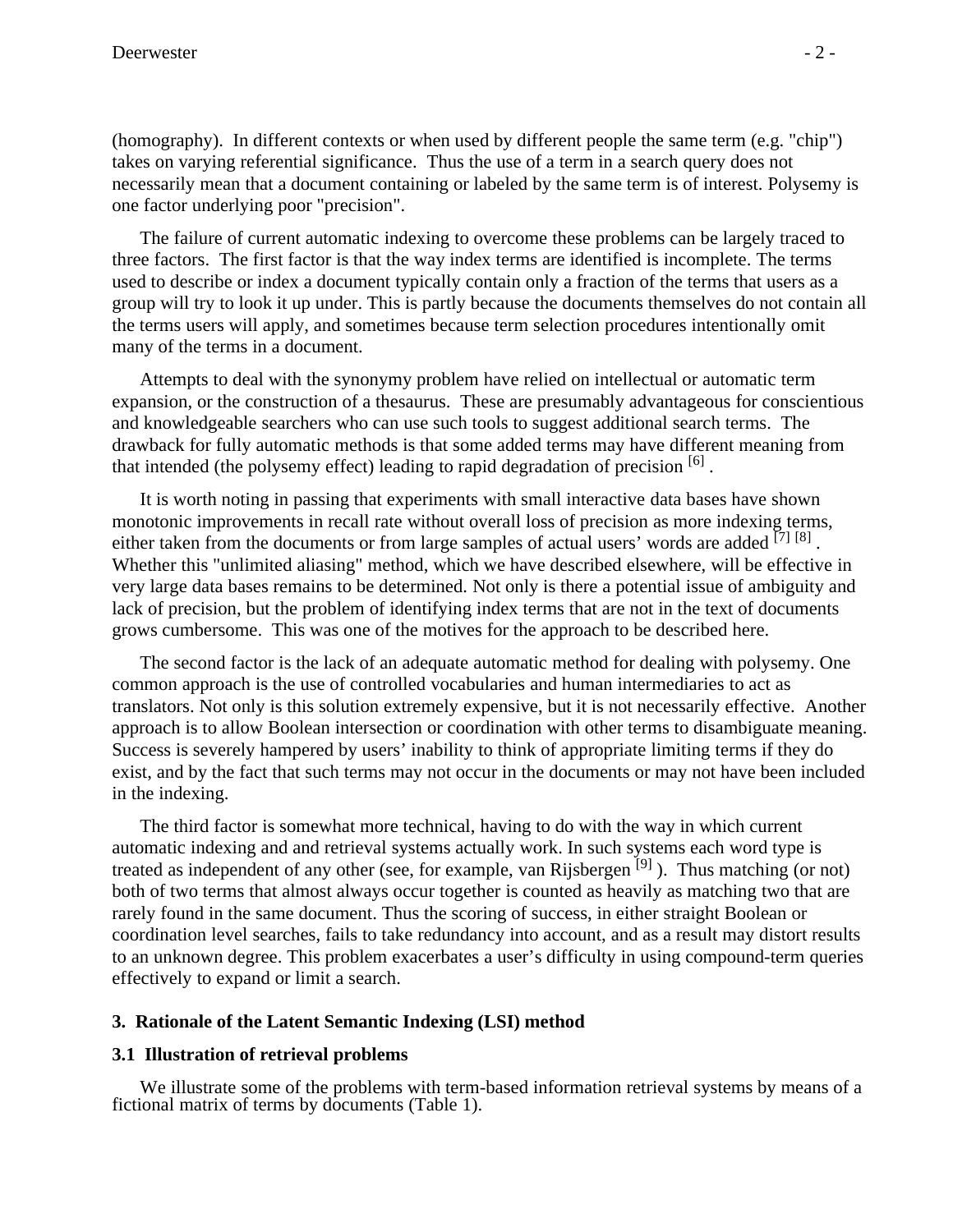#### **Sample Term by Document matrix**

|       | access | document | retrieval | information | theory | database | indexing | computer       | <b>REL</b> | <b>MATCH</b> |
|-------|--------|----------|-----------|-------------|--------|----------|----------|----------------|------------|--------------|
| Doc 1 |        |          |           |             |        |          |          |                |            |              |
| Doc 2 |        |          |           | $x^*$       |        |          |          | v*             |            | М            |
| Doc 3 |        |          |           | $x^*$       |        |          |          | $\mathbf{x}^*$ |            | M            |

Query: "IDF in *computer*-based *information* look-up"

#### **Table 1**

Below the table we give a fictional query that might have been passed against this database. An "R" in the column labeled REL (relevant) indicates that the user would have judged the document relevant to the query (here documents 1 and 3 are relevant). Terms occurring in both the query and a document (*computer* and *information*) are indicated by an asterisk in the appropriate cell; an "M" in the MATCH column indicates that the document matches the query and would have been returned to the user. Documents 1 and 2 illustrate common classes of problems with which the proposed method deals. Document 1 is a relevant document, which, however, contains none of the words in the query. It would, therefore, not be returned by a straightforward term overlap retrieval scheme. Document 2 is a non-relevant document which does contain terms in the query, and therefore would be returned, despite the fact that the query context makes it clear enough to a human observer that a different sense of at least one of the words is intended. Note that in this example none of the meaning conditioning terms in the query is found in the index. Thus intersecting them with the query terms would not have been a plausible strategy for omitting document 2.

Start by considering the synonymy problem. One way of looking at the problem is that document 1 should have contained the term "look-up" from the user's perspective, or conversely that the query should have contained the term "access" or "retrieval" from the system's. To flesh out the analogy, we might consider any document (or title or abstract) to consist of a small selection from the complete discourse that might have been written on its topic. Thus the text from which we extract index terms is a fallible observation from which to infer what terms actually apply to its topic. The same can be said about the query; it is only one sample description of the intended documents, and in principle could have contained many different terms from the ones it does.

Our job then, in building a retrieval system, is to find some way to predict what terms "really" are implied by a query or apply to a document (i.e. the "latent semantics") on the basis of the fallible sample actually found there. If there were no correlation between the occurrence of one term and another, then there would be no way for us to use the data in a term by document matrix to estimate the "true" association of terms and documents where data are in error. On the other hand, if there is a great deal of structure, i.e. the occurrence of some patterns of words gives us a strong clue as to the likely occurrence of others, then data from one part (or all) of the table can be used to correct other portions. For example suppose that in our total collection the words "access" and "retrieval" each occurred in 100 documents, and that 95 of these documents containing "access" also contained "retrieval". We might reasonably guess that the absence of "retrieval" from a document containing "access" might be erroneous, and consequently wish to retrieve the document in response to a query containing only "retrieval". The kind of structure on which such inferences can be based is not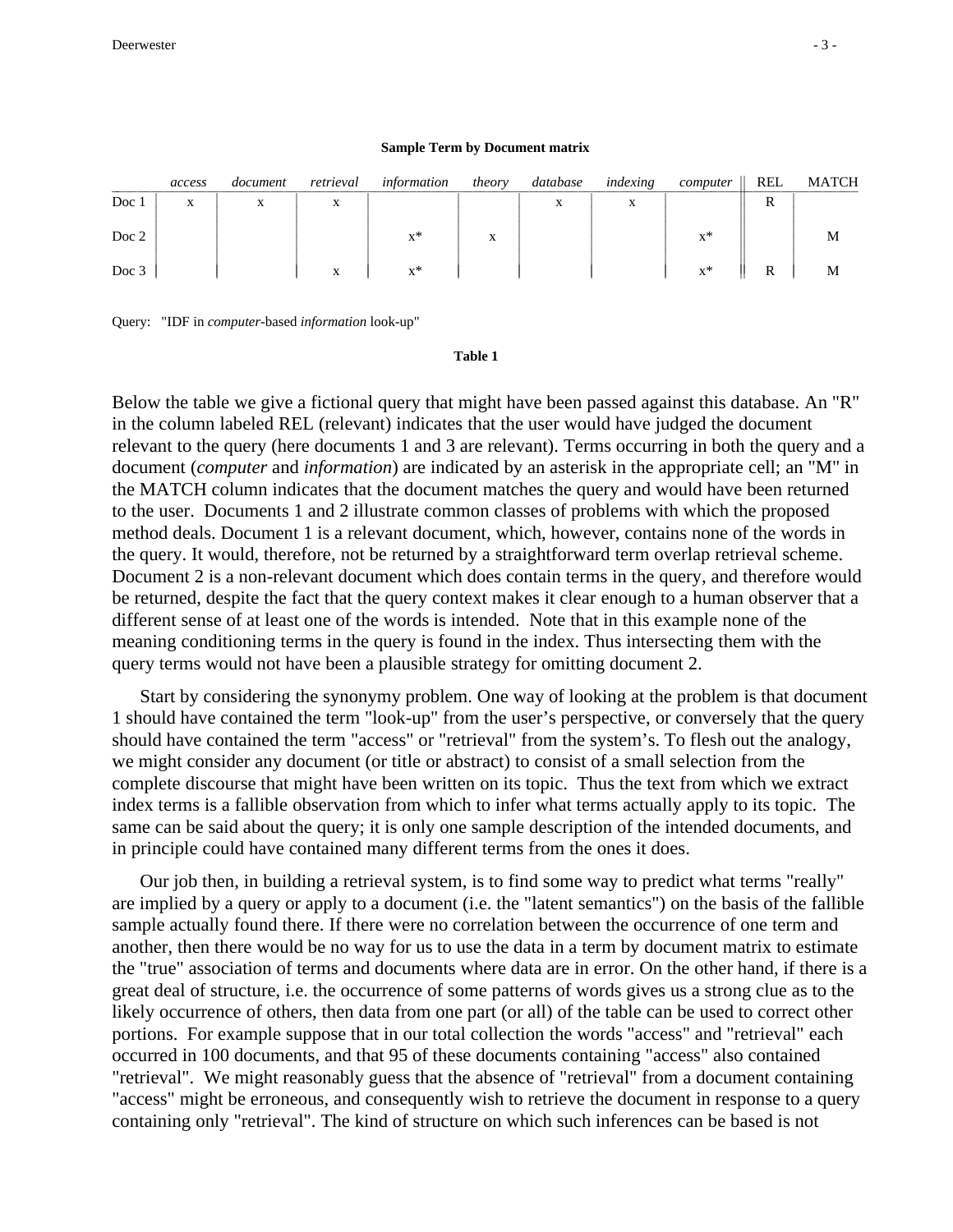limited to simple pairwise correlation.

In document 2 we would like our analysis to tell us that the term "information" is in fact something of an imposter. Given the other terms in the query and in that document we would predict no occurrence of a term with the meaning here intended for "information", i.e. knowledge desired by a searcher. A correlational structure analysis may allow us to down-weight polysemous terms by taking advantage of such observations.

Our overall research program has been to find effective models for overcoming these problems. We would like a representation in which a set of terms, which by itself is incomplete and unreliable evidence of the relevance of a given document, is replaced by some other set of entities which are more reliable indicants. We take advantage of implicit higher-order (or latent) structure in the association of terms and documents to reveal such relationships.

### **3.2 The choice of method for uncovering latent semantic structure**

The goal is to find and fit a useful model of the relationships between terms and documents. We want to use the matrix of observed occurrences of terms applied to documents to estimate parameters of that underlying model. With the resulting model we can then estimate what the observed occurrences really should have been. In this way, for example, we might predict that a given term should be associated with a document, even though, because of variability in word use, no such association was observed.

The first question is what sort of model to choose. A notion of semantic similarity, between documents and between terms, seems central to modeling the patterns of term usage across documents. This led us to restrict consideration to proximity models, i.e., models that try to put similar items near each other in some space or structure. Such models include: hierarchical, partition and overlapping clusterings; ultrametric and additive trees; and factor-analytic and multidimensional distance models (see Carroll  $\&$  Arabie  $^{[10]}$  for a survey).

Aiding information retrieval by discovering latent proximity structure has at least two lines of precedence in the literature. Hierarchical classification analyses are frequently used for term and document clustering  $[11]$   $[12]$   $[13]$ . Latent class analysis  $[14]$  and factor analysis  $[15]$   $[16]$   $[17]$  have also been explored before for automatic document indexing and retrieval.

In document clustering, for example, a notion of distance is defined such that two documents are considered close to the extent that they contain the same terms. The matrix of document-todocument distances is then subjected to a clustering analysis to find a hierarchical classification for the documents. Retrieval is based on exploring neighborhoods of this structure. Similar efforts have analyzed word usage in a corpus and built clusters of related terms, in effect making a statistically-based thesaurus. We believe an important weakness of the clustering approach is that hierarchies are far too limited to capture the rich semantics of most document sets. Hierarchical clusterings permit no cross classifications, for example, and in general have very few free parameters (essentially only *n* parameters for *n* objects). Empirically, clustering improves the computational efficiency of search; whether or not it improves retrieval success is unclear [13] [18] [19] .

Previously tried factor analytic approaches have taken a square symmetric matrix of similarities between pairs of documents (based on statistical term overlap or human judgments), and used linear algebra to construct a low dimensional spatial model wherein similar documents are placed near one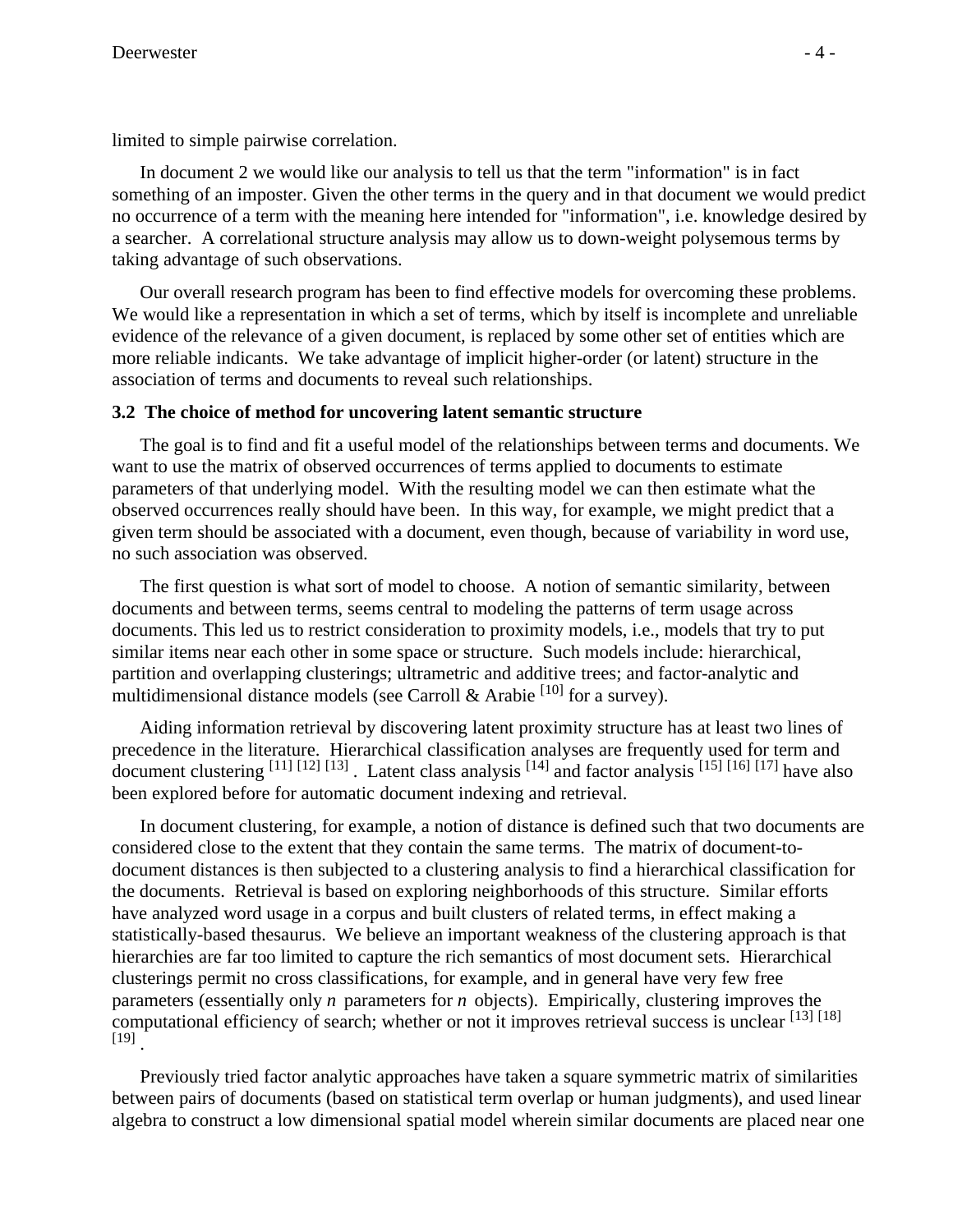hhhhhhhhhhhhhhh

another. The factor analytic model has the potential of much greater richness than the clustering model (a *k* dimensional model for *n* points has *nk* parameters). However previous attempts along these lines, too, had shortcomings. First, factor analysis is computationally expensive, and since most previous attempts were made 15-20 years ago, they were limited by processing constraints <sup>[16]</sup>. Second, most past attempts considered restricted versions of the factor analytic model, either by using very low dimensionality, or by converting the factor analysis results to a simple binary clustering <sup>[16]</sup>. Third, some attempts have relied on excessively tedious data gathering techniques, requiring the collection of thousands of similarity judgments from humans  $[17]$ .

Previously reported clustering and factor analytic approaches have also struggled with a certain representational awkwardness. Typically the original data explicitly relate two types of entities, terms and documents, and most conceptions of the retrieval problem mention both types (e.g., given terms that describe a searchers' interests, relevant documents are returned). However, representations chosen so far handle only one at a time (e.g., either term clustering or document clustering). Any attempts to put the ignored entity back in the representation have been arbitrary and after the fact. An exception to this is a proposal by Koll  $^{[20]}$  in which both terms and documents are represented in the same space of concepts (see also Raghavan & Wong  $[21]$ ). While Koll's approach is quite close in spirit to the one we propose, his concept space was of very low dimensionality (only seven underlying dimensions), and the dimensions were hand-chosen and not truly orthogonal as are the underlying axes in factor analytic approaches. <sup>2</sup>

Our approach differs from previous attempts in a number of ways that will become clearer as the model is described in more detail. To foreshadow some of these differences, we: (1) examine problems of reasonable size (1000-2000 document abstracts; and 5000-7000 index terms); (2) use a rich, high-dimensional representation (about 100 dimensions) to capture term-document relations (and this appears necessary for success); (3) use a mathematical technique which explicitly represents both terms and documents in the same space; and (4) retrieve documents from query terms directly, without rotation or interpretation of the underlying axes and without using intermediate document clusters.

We considered alternative models using the following three criteria:

1. *Adjustable representational richness.* To represent the underlying semantic structure, we need a model with sufficient power. We believe hierarchical clusterings to be too restrictive, since they allow no multiple or crossed classifications and have essentially only as many parameters as objects. Since the right kind of alternative is unknown, we looked for models whose power could be varied, as some compensation for choosing a perhaps inappropriate structure. The most obvious class is dimensional models, like multidimensional scaling and factor analysis, where representational power can be controlled by choosing the number, *k* , of dimensions (i.e., *k* parameters per object).

<sup>2.</sup> Koll begins with a set of 7 non-overlapping but almost spanning documents which form the axes of the space. Terms are located on the axis of the document in which they occur; the remainder of the documents are processed sequentially and placed at the average of their terms. This approach has been evaluated on only a small dataset where it was moderately successful.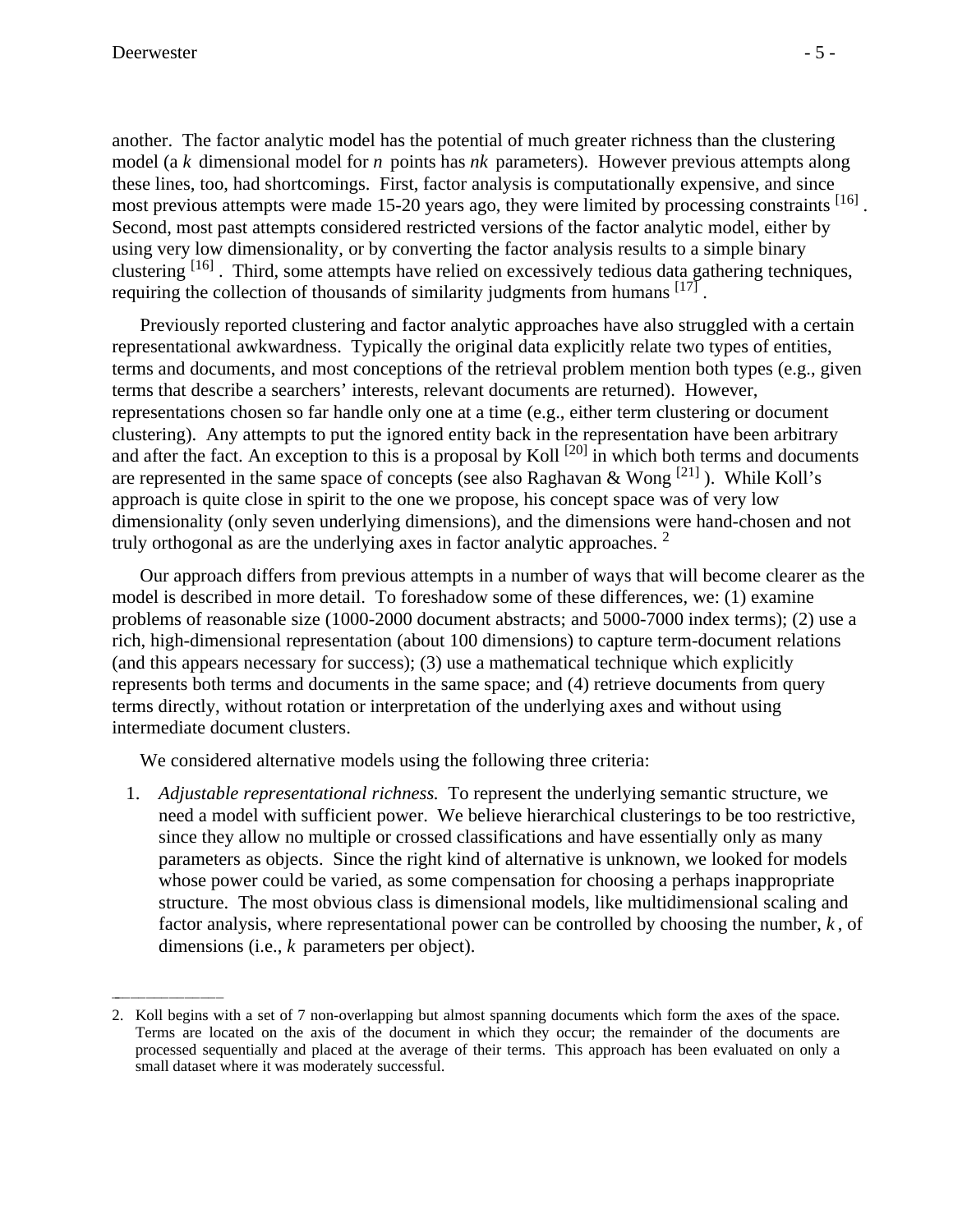hhhhhhhhhhhhhhh

- 2. *Explicit representation of both terms and documents.* The desire to represent both terms and documents simultaneously is more than esthetic. In our proximity-based latent structure paradigm, retrieval proceeds by appropriately placing a new object corresponding to the query in the semantic structure and finding those documents that are close by. One simple way to achieve appropriate placement is if terms, as well as documents, have positions in the structure. Then a query can be placed at the centroid of its term points. Thus for both elegance and retrieval mechanisms, we needed what are called two-mode proximity methods (Carroll and Arabie  $[10]$ ), that start with a rectangular matrix and construct explicit representations of both row and column objects. One such method is multidimensional unfolding  $[22]$   $[23]$   $[24]$ , in which both terms and documents would appear as points in a single space with similarity related monotonically to Euclidean distance. Another is two-mode factor analysis [25] [26] [27] [28] , in which terms and documents would again be represented as points in a space, but similarity is given by the inner product between points. A final candidate is unfolding in trees  $^{[29]}$ , in which both terms and documents would appear as leaves on a tree, and path length distance through the tree would give the similarity (one version of this is equivalent to simultaneous hierarchical clustering of both terms and objects). The explicit representation of both terms and documents also leads to a straightforward way in which to add or "fold-in" new terms or documents that were not in the original matrix. New terms can be placed at the centroid of the documents in which they appear; similarly, new documents can be placed at the centroid of their constituent terms.<sup>3</sup>
- 3. *Computational tractability for large datasets.* Many of the existing models require computation that goes up with  $N^4$  or  $N^5$  (where *N* is the number of terms plus documents). Since we hoped to work with document sets that were at least in the thousands, models with efficient fitting techniques were needed.

The only model which satisfied all three criteria was two-mode factor analysis. The tree unfolding model was considered too representationally restrictive, and along with non-metric multidimensional unfolding, too computationally expensive. Two-mode factor analysis is a generalization of the familiar factor analytic model based on singular value decomposition (SVD). (See Forsythe, Malcolm & Moler  $[30]$ , Chapter 9, for an introduction to SVD and its applications.) SVD represents both terms and documents as vectors in a space of choosable dimensionality, and the dot product or cosine between points in the space gives their similarity. In addition, a program was available <sup>[31]</sup> that fit the model in time of order  $N^2 \times k^3$ .

<sup>3.</sup> There are several important and interesting issues raised by considering the addition of new terms and documents into the space. First, the addition of new objects introduces some temporal dependencies in the representation. That is, where a new term or document gets placed depends on what other terms and documents are already in the space. Second, in general, simply folding-in new terms or documents will result in a somewhat different space than would have been obtained had these objects been included in the original analysis. Since the initial analysis is time consuming, it is clearly advantageous to be able to add new objects by folding-in. How much of this can be done without rescaling is an open research issue, and is likely to depend on the variability of the database over time, the representativeness of the original of documents and terms, etc.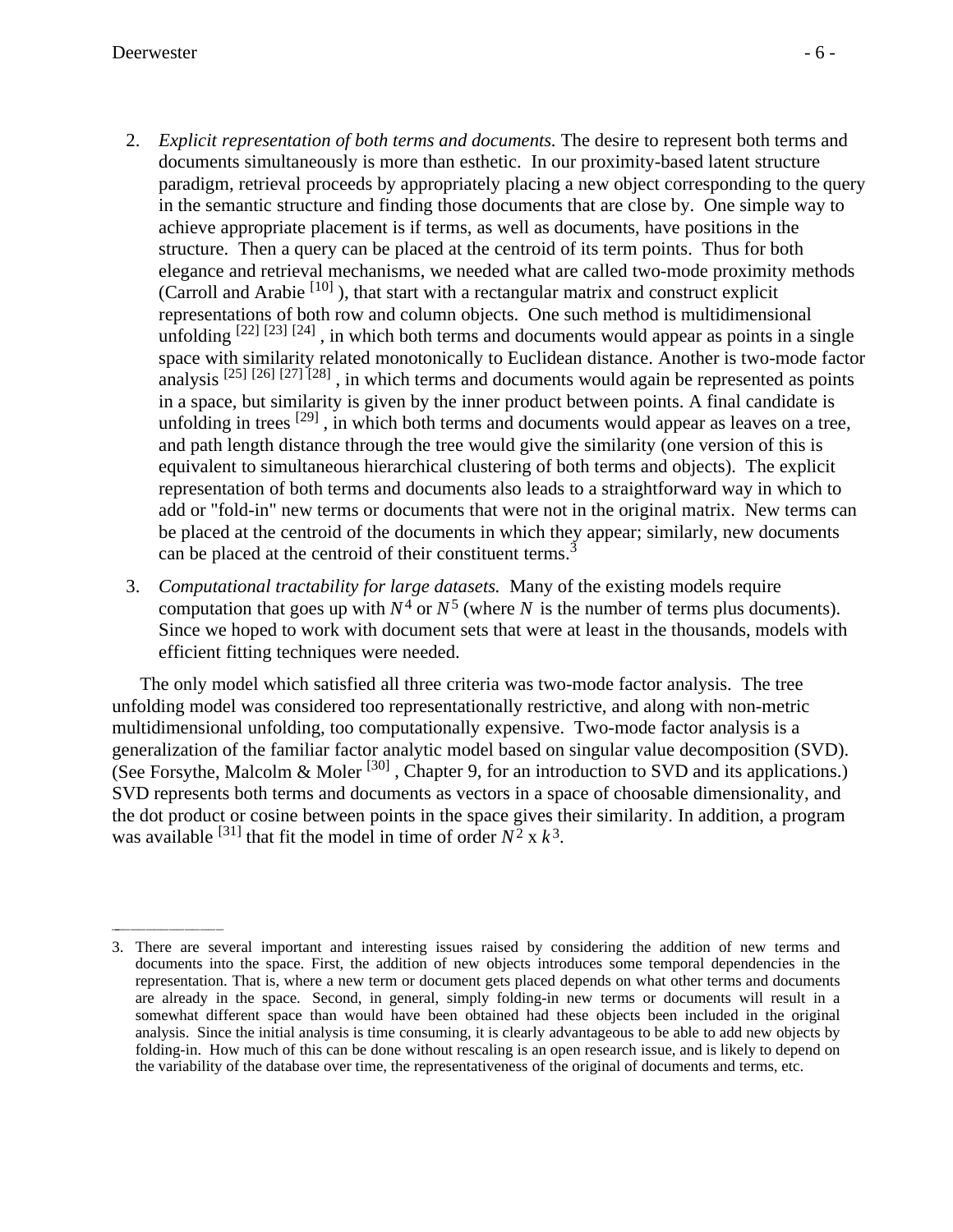## **4. SVD or two-mode factor analysis**

### **4.1 Overview**

The latent semantic structure analysis starts with a matrix of terms by documents. This matrix is then analyzed by singular value decomposition (SVD) to derive our particular latent semantic structure model. Singular value decomposition is closely related to a number of mathematical and statistical techniques in a wide variety of other fields, including eigenvector decomposition, spectral analysis, and factor analysis. We will use the terminology of factor analysis, since that approach has some precedence in the information retrieval literature.

The traditional, one-mode factor analysis begins with a matrix of associations between all pairs of one type of object, e.g., documents  $^{[16]}$ . This might be a matrix of human judgments of document to document similarity, or a measure of term overlap computed for each pair of documents from an original term by document matrix. This square symmetric matrix is decomposed by a process called "eigen-analysis", into the product of two matrices of a very special form (containing "eigenvectors" and "eigenvalues"). These special matrices show a breakdown of the original data into linearly independent components or "factors". In general many of these components are very small, and may be ignored, leading to an approximate model that contains many fewer factors. Each of the original documents' similarity behavior is now approximated by its values on this smaller number of factors. The result can be represented geometrically by a spatial configuration in which the dot product or cosine between vectors representing two documents corresponds to their estimated similarity.

In two-mode factor analysis one begins not with a square symmetric matrix relating pairs of only one type of entity, but with an arbitrary rectangular matrix with different entities on the rows and columns, e.g., a matrix of terms and documents. This rectangular matrix is again decomposed into three other matrices of a very special form, this time by a process called "singular-valuedecomposition" (SVD). (The resulting matrices contain "singular vectors" and "singular values".) As in the one-mode case these special matrices show a breakdown of the original relationships into linearly independent components or factors. Again, many of these components are very small, and may be ignored, leading to an approximate model that contains many fewer dimensions. In this reduced model all the term-term, document-document and term-document similarity is now approximated by values on this smaller number of dimensions. The result can still be represented geometrically by a spatial configuration in which the dot product or cosine between vectors representing two objects corresponds to their estimated similarity.

Thus, for information retrieval purposes, SVD can be viewed as a technique for deriving a set of uncorrelated indexing variables or factors; each term and document is represented by its vector of factor values. Note that by virtue of the dimension reduction, it is possible for documents with somewhat different profiles of term usage to be mapped into the same vector of factor values. This is just the property we need to accomplish the improvement of unreliable data proposed earlier. Indeed, the SVD representation, by replacing individual terms with derived orthogonal factor values, can help to solve all three of the fundamental problems we have described.

In various problems, we have approximated the original term-document matrix using 50-100 orthogonal factors or derived dimensions. Roughly speaking, these factors may be thought of as artificial concepts; they represent extracted common meaning components of many different words and documents. Each term or document is then characterized by a vector of weights indicating its strength of association with each of these underlying concepts. That is, the "meaning" of a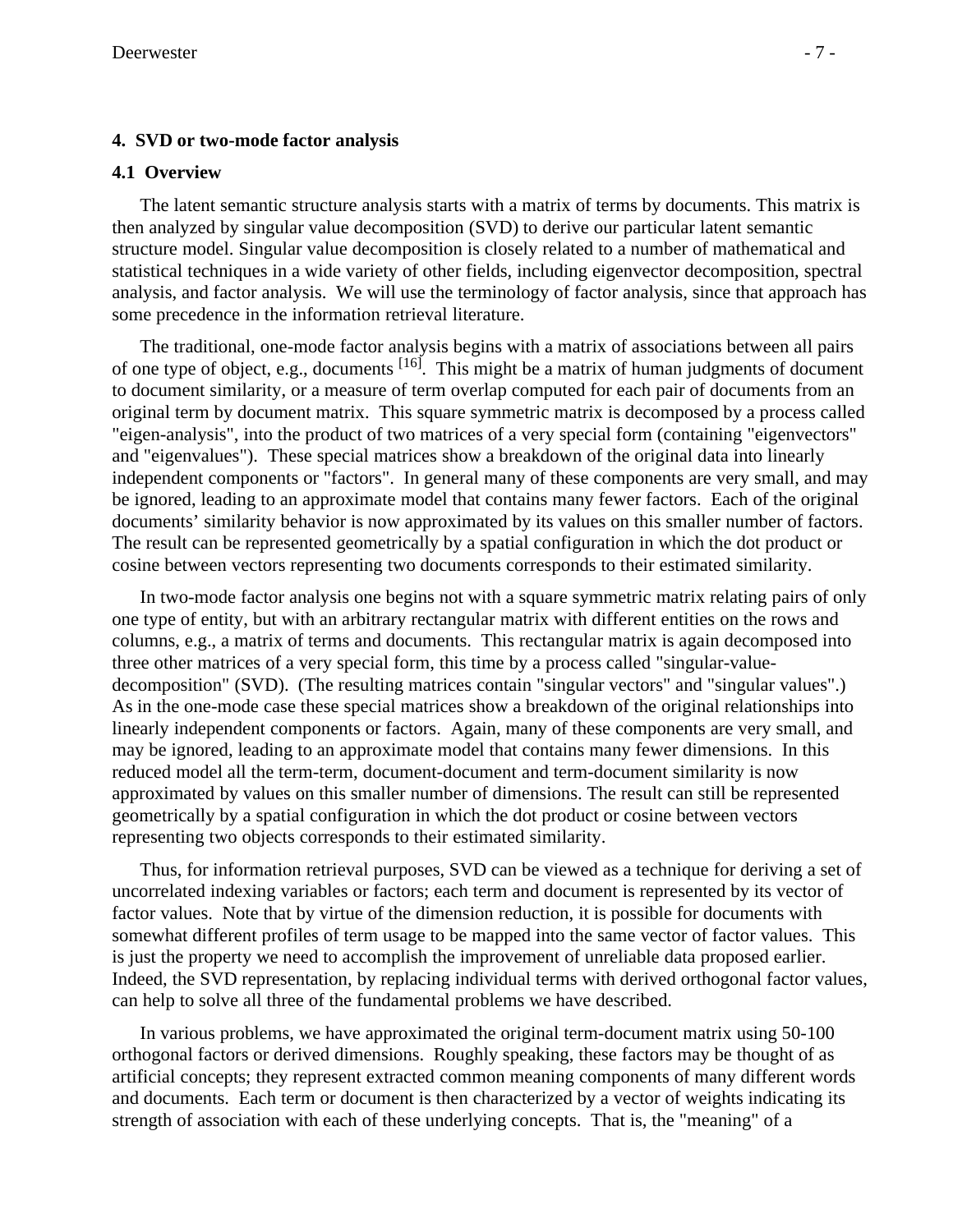particular term, query, or document can be expressed by *k* factor values, or equivalently, by the location of a vector in the *k* -space defined by the factors. The meaning representation is economical, in the sense that N original index terms have been replaced by the  $k < N$  best surrogates by which they can be approximated. We make no attempt to interpret the underlying factors, nor to "rotate" them to some meaningful orientation. Our aim is not to be able to describe the factors verbally but merely to be able to represent terms, documents and queries in a way that escapes the unreliability, ambiguity and redundancy of individual terms as descriptors.

It is possible to reconstruct the original term by document matrix from its factor weights with reasonable but not perfect accuracy. It is important for the method that the derived *k* -dimensional factor space *not* reconstruct the original term space perfectly, because we believe the original term space to be unreliable. Rather we want a derived structure that expresses what is reliable and important in the underlying use of terms as document referents.

Unlike many typical uses of factor analysis, we are not necessarily interested in reducing the representation to a very low dimensionality, say two or three factors, because we are not interested in being able to visualize the space or understand it. But we do wish both to achieve sufficient power and to minimize the degree to which the space is distorted. We believe that the representation of conceptual space for any large document collection will require more than a handful of underlying independent "concepts", and thus that the number of orthogonal factors that will be needed is likely to be fairly large. Moreover, we believe that the model of a Euclidean space is at best a useful approximation. In reality, conceptual relations among terms and documents certainly involves more complex structures, including, for example, local hierarchies and non-linear interactions between meanings. More complex relations can often be made to approximately fit a dimensional representation by increasing the number of dimensions. In effect, different parts of the space will be used for different parts of the language or object domain. Thus we have reason to avoid both very low and extremely high numbers of dimensions. In between we are guided only by what appears to work best. What we mean by "works best" is not (as is customary in some other fields) what reproduces the greatest amount of variance in the original matrix, but what will give the best retrieval effectiveness.

How do we process a query in this representation? Recall that each term and document is represented as a vector in *k* -dimensional factor space. A query, just as a document, initially appears as a set of words. We can represent a query (or "pseudo-document") as the weighted sum of its component term vectors. (Note that the location of each document can be similarly described; it is a weighted sum of its constituent term vectors.) To return a set of potential candidate documents, the pseudo-document formed from a query is compared against all documents, and those with the highest cosines, that is the nearest vectors, are returned. Generally either a threshold is set for closeness of documents and all those above it returned, or the *n* closest are returned. (We are concerned with the issue of whether the cosine measure is the best indication of similarity to predict human relevance judgments, but we have not yet systematically explored any alternatives, cf. Jones & Furnas  $[32]$ .)

A concrete example may make the procedure and its putative advantages clearer. Table 2 gives a sample dataset. In this case, the document set consisted of the titles of 9 Bellcore technical memoranda. Words occurring in more than one title were selected for indexing; they are italicized. Note that there are two classes of titles: five about human-computer interaction (labeled c1-c5) and four about graph theory (labeled m1-m4). The entries in the term by document matrix are simply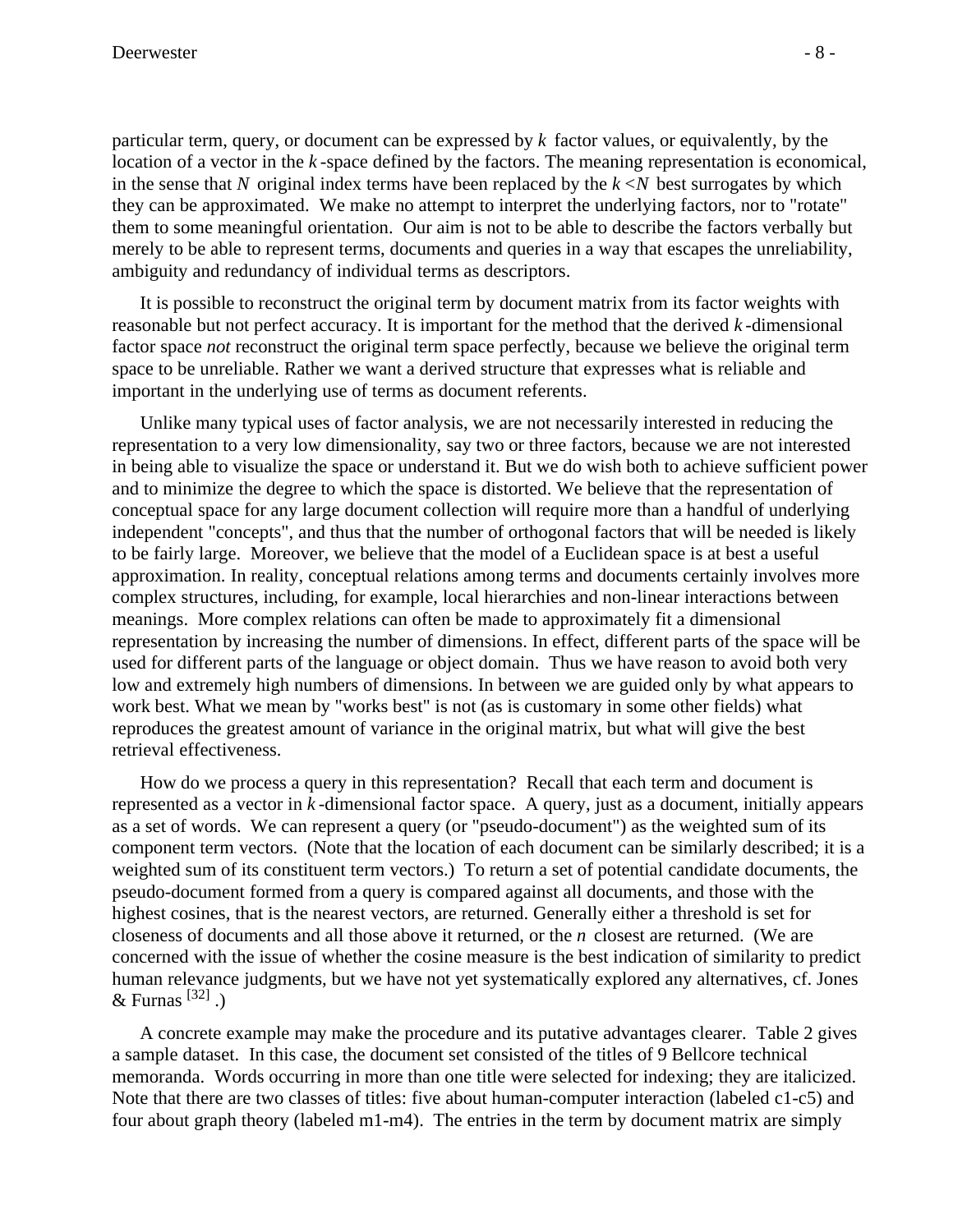the frequencies with which each term actually occurred in each document. Such a matrix could be used directly for keyword-based retrievals or, as here, for the initial input of the SVD analysis.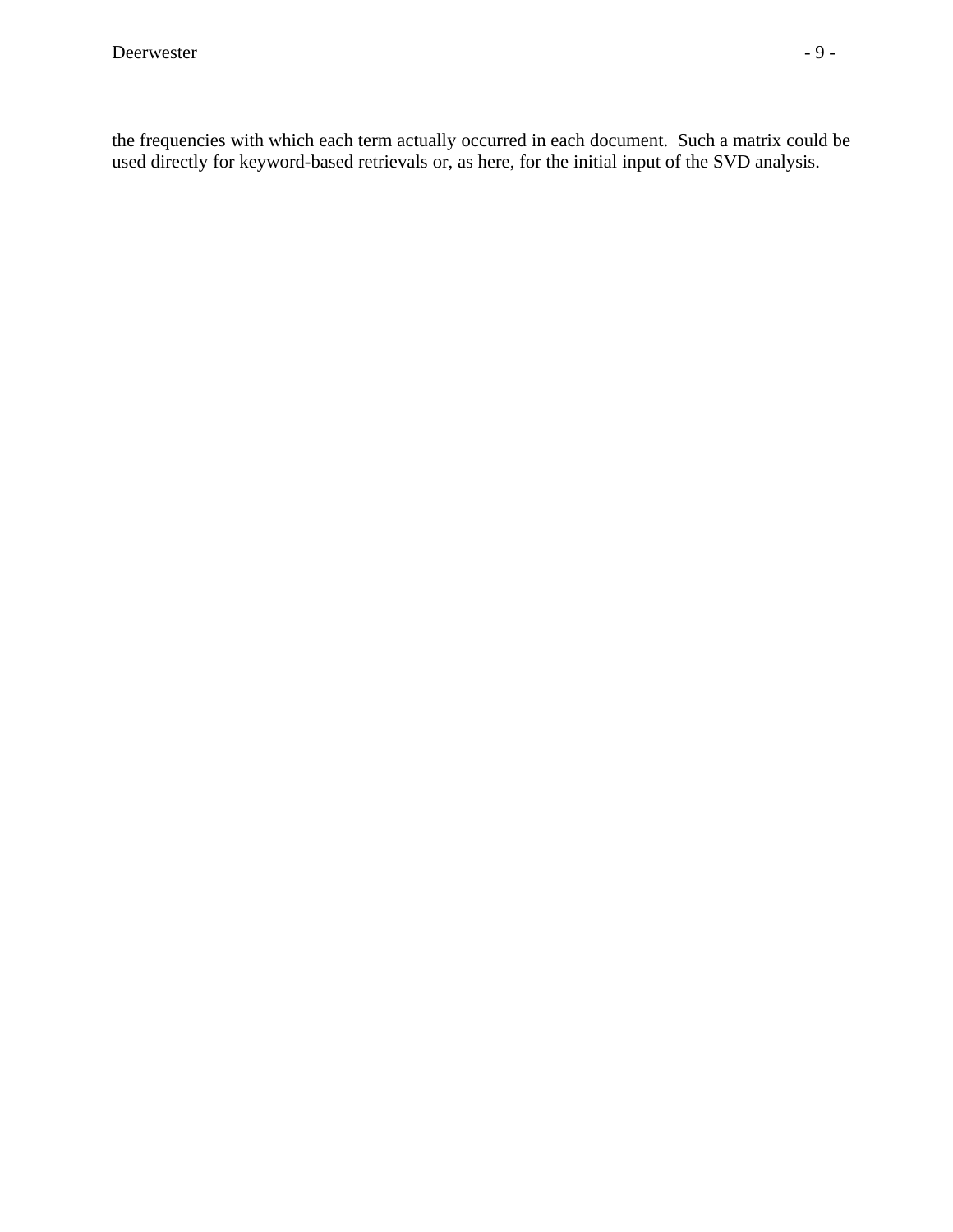#### **Technical Memo Example**

#### **Titles:**

- c1: *Human* machine *interface* for Lab ABC *computer* applications
- c2: A *survey* of *user* opinion of *computer system response time*
- c3: The *EPS user interface* management *system*
- c4: *System* and *human system* engineering testing of *EPS*
- c5: Relation of *user*-perceived *response time* to error measurement
- m1: The generation of random, binary, unordered *trees*
- m2: The intersection *graph* of paths in *trees*
- m3: *Graph minors* IV: Widths of *trees* and well-quasi-ordering
- m4: *Graph minors*: A *survey*

| <b>Terms</b>       | <b>Documents</b>  |    |          |                |                |    |    |                |                |  |  |  |  |  |
|--------------------|-------------------|----|----------|----------------|----------------|----|----|----------------|----------------|--|--|--|--|--|
|                    | c <sub>1</sub>    | c2 | c3       | c4             | c <sub>5</sub> | m1 | m2 | m <sub>3</sub> | m <sub>4</sub> |  |  |  |  |  |
|                    |                   |    |          |                |                |    |    |                |                |  |  |  |  |  |
| human              |                   | 0  | 0        |                | 0              | 0  | 0  | 0              |                |  |  |  |  |  |
| $\emph{interface}$ |                   | 0  |          |                | 0              | 0  | 0  | 0              |                |  |  |  |  |  |
| computer           |                   |    | 0        | 0              | 0              | 0  | 0  | 0              |                |  |  |  |  |  |
| user               | 0                 |    |          | 0              |                | 0  | 0  | 0              |                |  |  |  |  |  |
| system             | $\mathbf{\Omega}$ |    |          | $\overline{2}$ | 0              | 0  | 0  | 0              |                |  |  |  |  |  |
| response           | 0                 |    | $\theta$ | 0              |                | 0  | 0  | $\theta$       |                |  |  |  |  |  |
| time               |                   |    | 0        | 0              |                | 0  | 0  | 0              |                |  |  |  |  |  |
| <b>EPS</b>         | 0                 | ∩  |          |                | 0              | 0  | 0  | $\theta$       |                |  |  |  |  |  |
| survey             |                   |    | 0        |                | ∩              |    | 0  | 0              |                |  |  |  |  |  |
| trees              | 0                 | ∩  | 0        | 0              | ∩              |    |    |                |                |  |  |  |  |  |
| graph              |                   |    | $\theta$ |                | 0              |    |    |                |                |  |  |  |  |  |
| minors             |                   |    | 0        |                | 0              |    |    |                |                |  |  |  |  |  |

A sample dataset consisting of the titles of 9 technical memoranda. Terms occurring in more than one title are italicized. There are two classes of documents - five about human-computer interaction (c1-c5) and four about graphs (m1-m4). This dataset can be described by means of a term by document matrix where each cell entry indicates the frequency with which a term occurs in a document.

#### **Table 2**

For this example we carefully chose documents and terms so that SVD would produce a satisfactory solution using just two dimensions. Figure 1 shows the two-dimensional geometric representation for terms and documents that resulted from the SVD analysis. Details of the mathematics underlying the analysis will be presented in the next section. The numerical results of the SVD for this example are shown in the Appendix and can be used to verify the placement of terms and documents in Figure 1.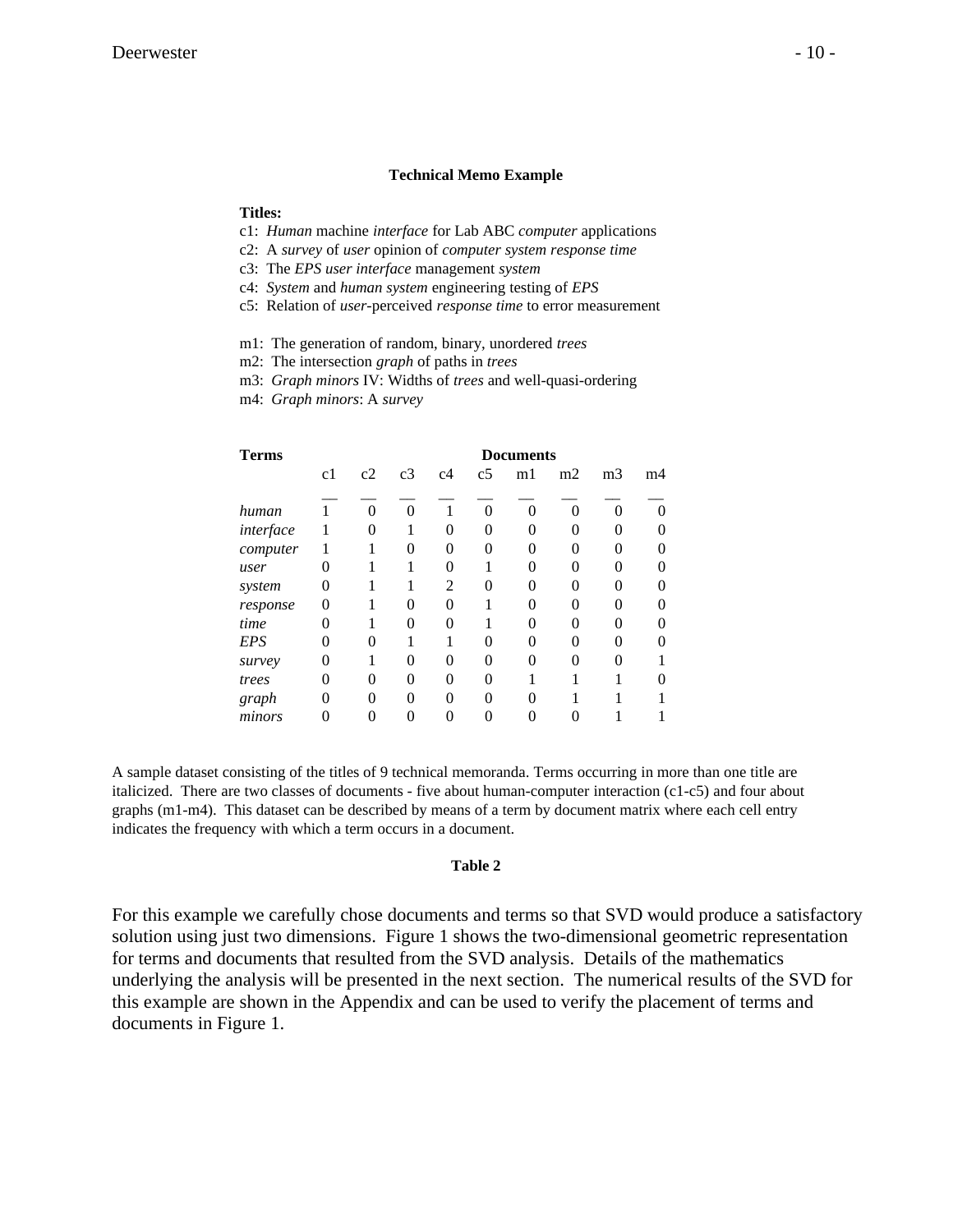------------------------------------------------------ Insert Figure here - 2d example of 9 tms ------------------------------------------------------ **Figure 1**

Terms are shown as filled circles and labeled accordingly; document titles are represented by open squares, with the numbers of the terms contained in them indicated parenthetically. Thus, each term and document can be described by its position in this two-dimensional factor space.

One test we set ourselves is to find documents relevant to the query: "human computer interaction". Simple term matching techniques would return documents c1, c2 and c4 since they share one or more terms with the query. However, two other documents which are also relevant (c3 and c5) are missed by this method since they have no terms in common with the query. The latent semantic structure method uses the derived factor representation to process the query; the first 2 dimensions are shown in Figure 1. First, the query is represented as a "pseudo-document" in the factor space. Two of the query terms, "human" and "computer", are in the factor space, so the query is placed at their centroid and scaled for comparison to documents (the point labeled *q* in Figure 1 represents the query). Then, we simply look for documents which are near the query, *q* . In this case, documents c1-c5 (but not m1-m4) are "nearby" (within a cosine of .9, as indicated by the dashed lines). Notice that even documents c3 and c5 which share no index terms at all with the query are near it in this representation. The relations among the documents expressed in the factor space depend on complex and indirect associations between terms and documents, ones that come from an analysis of the structure of the whole set of relations in the term by document matrix. This is the strength of using higher order structure in the term by document matrix to represent the underlying meaning of a single term, document, or query. It yields a more robust and economical representation than do straight term overlap or surface-level clustering methods.

# **4.2 Technical details**

## *4.2.1 The Singular Value Decomposition (SVD) Model.*

This section details the mathematics underlying the particular model of latent structure, singular value decomposition, that we currently use. The casual reader may wish to skip this section and proceed to Section 5.

Any rectangular matrix, for example a *t* **x***d* matrix of terms and documents, *X* , can be decomposed into the product of three other matrices:

 $X = T_0S_0D_0'$ ,

such that  $T_0$  and  $D_0$  have orthonormal columns and  $S_0$  is diagonal. This is called the *singular value decomposition of X.*  $T_0$  and  $D_0$  are the matrices of *left* and *right singular vectors* and  $S_0$  is the diagonal matrix of *singular values*. <sup>4</sup> Singular value decomposition (SVD) is unique up to certain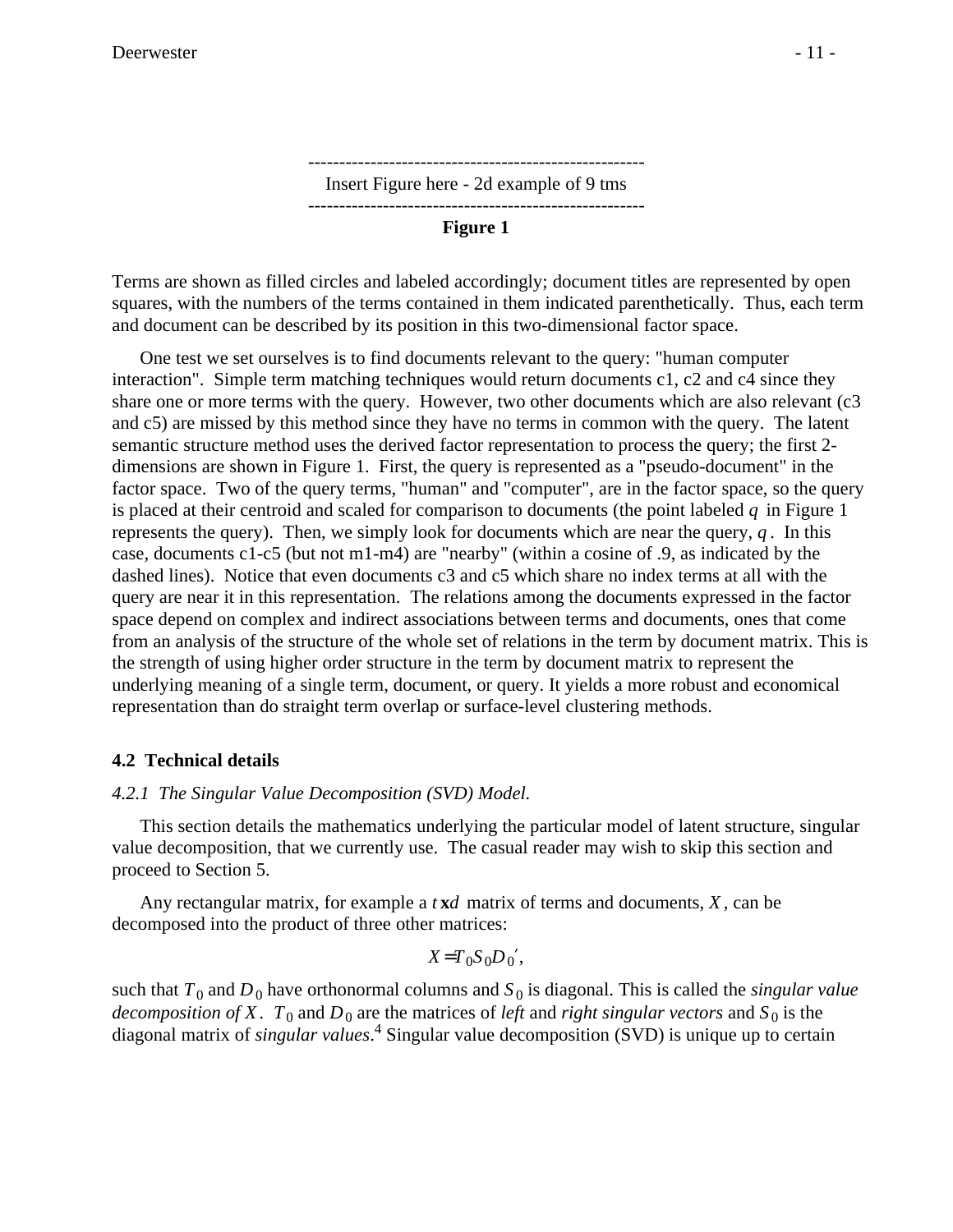hhhhhhhhhhhhhhh

row, column and sign permutations<sup>5</sup> and by convention the diagonal elements of  $S_0$  are constructed to be all positive and ordered in decreasing magnitude.

Figure 2 presents a schematic of the singular value decomposition for a *t* **x***d* matrix of terms by documents.



Singular value decomposition of the term x document matrix,  $X$ . Where :

 $T_0$  has orthogonal, unit-length columns ( $T_0$ <sup>*T*</sup><sub>0</sub>=*I*)  $D_0$  has orthogonal, unit-length columns ( $D_0$ <sup>'</sup> $D_0=I$ )  $S_0$  is the diagonal matrix of singular values *t* is the number of rows of *X d* is the number of columns of *X m* is the rank of  $X \leq \min(t, d)$ 

#### **Figure 2**

In general, for  $X = T_0 S_0 D_0'$  the matrices  $T_0$ ,  $D_0$ , and  $S_0$  must all be of full rank. The beauty of an SVD, however, is that it allows a simple strategy for optimal approximate fit using smaller matrices. If the singular values in  $S_0$  are ordered by size, the first k largest may be kept and the remaining smaller ones set to zero. The product of the resulting matrices is a matrix *Xhihat* which is only approximately equal to *X* , and is of rank *k* . It can be shown that the new matrix *Xhihat* is the matrix of rank *k* which is closest in the least squares sense to *X* . Since zeros were introduced

<sup>4.</sup> SVD is closely related to the standard eigenvalue-eigenvector or spectral decomposition of a square symmetric matrix,  $Y$ , into  $VLV'$ , where  $V$  is orthonormal and  $L$  is diagonal. The relation between SVD and eigen analysis is more than one of analogy. In fact,  $T_0$  is the matrix of eigen vectors of the square symmetric matrix  $Y = XX'$ ,  $D_0$  is the matrix of eigen vectors of  $Y = X'X$ , and in both cases,  $S_0^2$  would be the matrix, *L*, of eigenvalues.

<sup>5.</sup> Allowable permutations are those that leave  $S_0$  diagonal and maintain the correspondences with  $T_0$  and  $D_0$ . That is, column *i* and *j* of  $S_0$  may be interchanged iff row *i* and *j* of  $S_0$  are interchanged, and columns *i* and *j* of  $T_0$  and  $D_0$  are interchanged.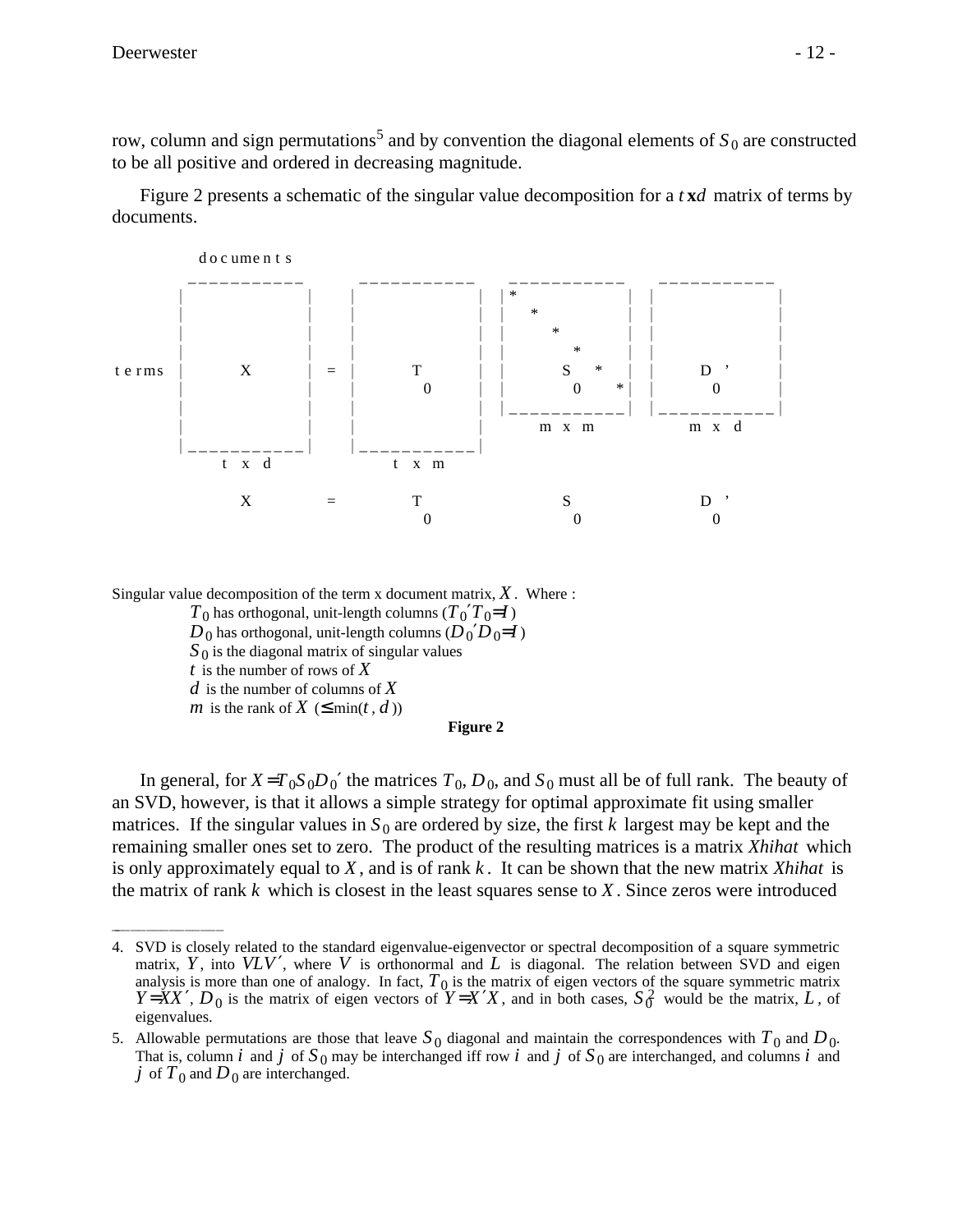into  $S_0$ , the representation can be simplified by deleting the zero rows and columns of  $S_0$  to obtain a new diagonal matrix *S*, and then deleting the corresponding columns of  $T_0$  and  $D_0$  to obtain  $T$  and *S* respectively. The result is a reduced model:

$$
X \approx Xhihat = TSD'
$$

which is the rank-*k* model with the best possible least-squares-fit to *X* . It is this reduced model, presented in Figure 3, that we use to approximate our data.





The amount of dimension reduction, i.e., the choice of *k* , is critical to our work. Ideally, we want a value of *k* that is large enough to fit all the real structure in the data, but small enough so that we do not also fit the sampling error or unimportant details. The proper way to make such choices is an open issue in the factor analytic literature. In practice, we currently use an operational criterion - a value of *k* which yields good retrieval performance.

## *4.2.2 Geometric interpretation of the SVD model*

For purposes of intuition and discussion it is useful to interpret the SVD geometrically. The rows of the reduced matrices of singular vectors are taken as coordinates of points representing the documents and terms in a *k* dimensional space. With appropriate rescaling of the axes, by quantities related to the associated diagonal values of *S* , dot products between points in the space can be used to compare the corresponding objects. The next section details these comparisons.

## *4.2.3 Computing fundamental comparison quantities from the SVD model*

There are basically three sorts of comparisons of interest: those comparing two terms ("How similar are terms *i* and *j* ?"), those comparing two documents ("How similar are documents *i* and *j* ?"), and those comparing a term and a document ("How associated are term *i* and document *j* ?"). In standard information retrieval approaches, these amount respectively, to comparing two rows, comparing two columns, or examining individual cells of the original matrix of term by document data, *X* . Here we make similar comparisons, but use the matrix *Xhihat* , since it is presumed to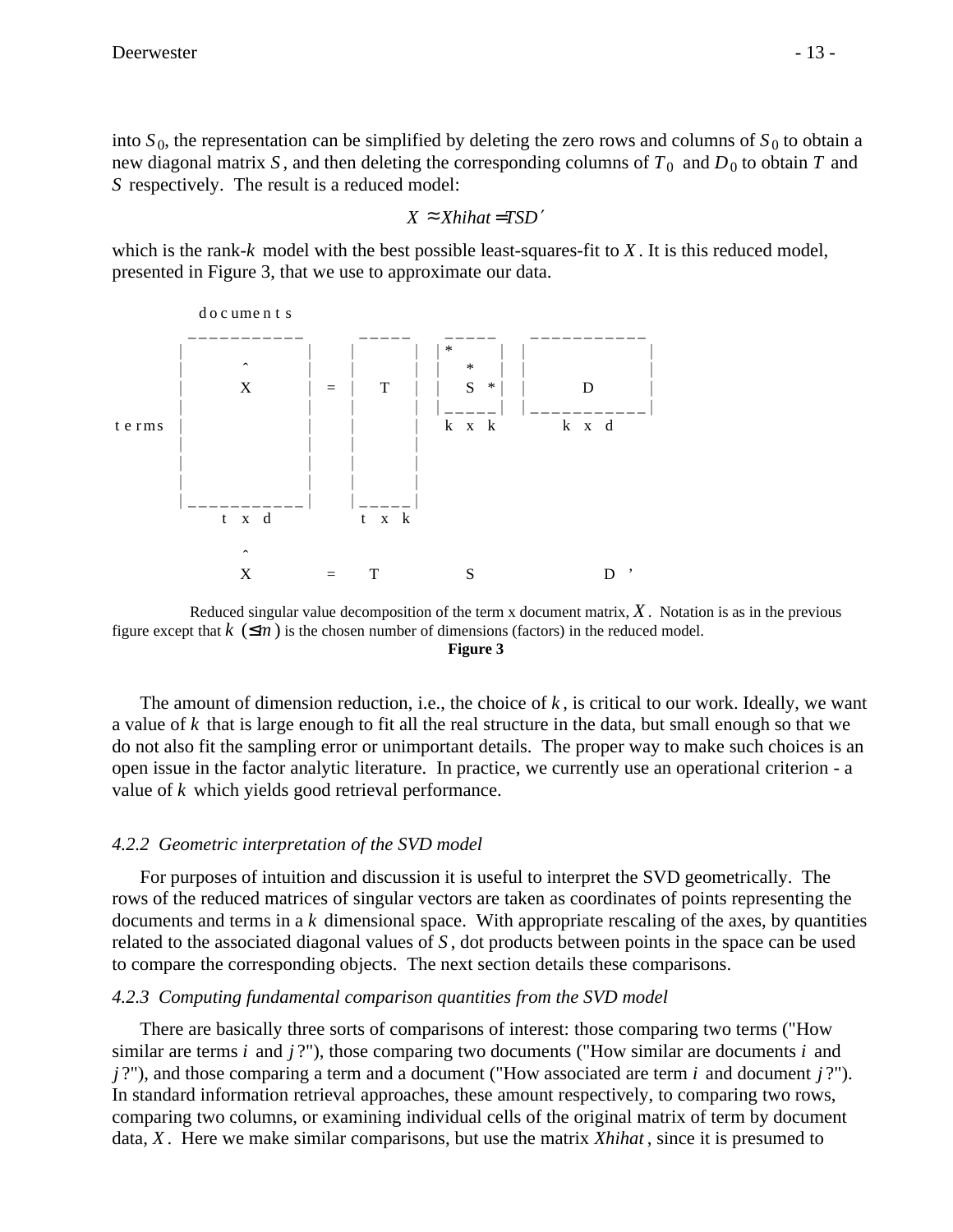represent the important and reliable patterns underlying the data in *X* . Since *Xhihat* =*TSD* ′, the relevant quantities can be computed just using the smaller matrices, *T* , *D* , and *S* .

*4.2.3.1 Comparing two terms.* The dot product between two row vectors of *Xhihat* reflects the extent to which two terms have a similar pattern of occurrence across the set of documents. The matrix *XhihatXhihat'* is the square symmetric matrix containing all these term-to-term dot products. Since *S* is diagonal and *D* is orthonormal It is easy to verify that:

# *XhihatXhihat* ′=*TS*2*T* ′

Note that this means that the *i* ,*j* cell of *XhihatXhihat* ′ can be obtained by taking the dot product between the *i* and *j* rows of the matrix *TS* . That is, if one considers the rows of *TS* as coordinates for terms, dot products between these points give the comparison between terms. Note that the relation between taking *T* as coordinates and taking *TS* as coordinates is simple since *S* is diagonal; the positions of the points are the same except that each of the axes has been stretched or shrunk in proportion to the corresponding diagonal element of *S* .

*4.2.3.2 Comparing two documents.* The analysis for comparing two documents is similar, except that in this case it is the dot product between two *column* vectors of the matrix *Xhihat* which tells the extent to which two documents have a similar profile of terms. Thus the matrix *Xhihat* ′*Xhihat* contains the document-to-document dot products. The definitions of the matrices *T* , *S* and *D* again guarantee:

# *Xhihat* ′*Xhihat* =*DS*2*D* ′

Here the *i* ,*j* cell of *Xhihat* ′*Xhihat* is obtained by taking the dot product between the i and j rows of the matrix *DS* . So one can consider rows of a *DS* matrix as coordinates for documents, and take dot products in this space. (Again note that the *DS* space is just a stretched version of the *D* space.)

*4.2.3.3 Comparing a term and a document.* This comparison is different. Instead of trying to estimate the dot product between rows or between columns of *Xhihat* , the fundamental comparison between a term and a document is the value of an individual cell of *Xhihat* . *Xhihat* is defined in terms of matrices *T* , *S* and *D* . Repeating it here:

# *Xhihat* =*TSD* ′

The *i* ,*j* cell of *Xhihat* is therefore obtained by taking the dot product between the *i* -th row of the matrix  $TS^{1/2}$  and the *j*-th row of the matrix  $DS^{1/2}$ . Note that while the within comparisons (i.e., term-term or document-document) involve using rows of *TS* and *DS* for coordinates, the between comparison requires  $TS^{1/2}$  and  $DS^{1/2}$  for coordinates. That is, it is not possible to make a single configuration of points in a space that will allow both between and within comparisons. They will be similar however, differing only by a stretching or shrinking of the axes by a factor of  $S^{1/2}$ .

# *4.2.4 Finding representations for pseudo-documents*

The previous results show how it is possible to compute comparisons between the various objects associated with the rows or columns of *Xhihat* . It is very important in information retrieval applications to compute appropriate comparison quantities for objects that did not appear in the original analysis. For example, we want to be able to take a completely novel query, find some point for it in the space, and then look at its cosine with respect to terms or documents in the space. Another example would be trying, after-the-fact, to find representations for documents that did not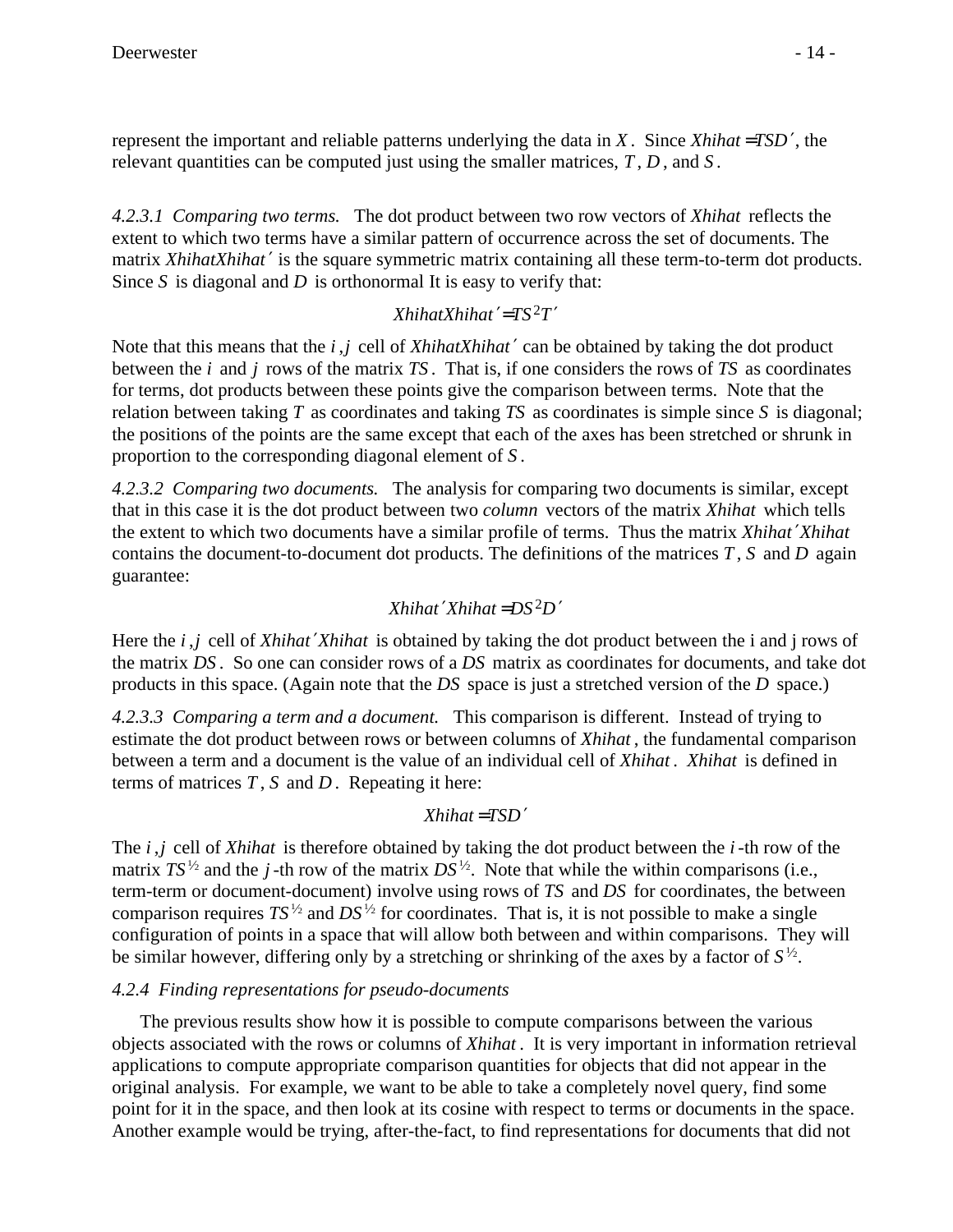hhhhhhhhhhhhhhh

appear in the original analysis. The new objects in both these examples are very much like the documents of the matrices, *X* and *Xhihat* , in that they present themselves as vectors of terms. It is for this reason that we call them *pseudo* −*documents*. In order to compare a query or pseudodocument,  $q$ , to other documents, we need to be able to start with its term vector  $X_q$  and derive a representation  $D_q$  that we can use just like a row of  $D$  in the comparison formulas of the preceding section. One criterion for such a derivation is that putting in a real document  $X_i$  should give  $D_i$  (at least when the model is perfect, i.e., *X* =*Xhihat* ). With this constraint, a little algebra shows that:

$$
D_q = X_q' T S^{-1}
$$

Note that with appropriate rescaling of the axes, this amounts to placing the pseudo-document at the centroid of its corresponding term points. This  $D_q$  then is just like a row of  $D$  and, appropriately scaled by  $S^{1/2}$  or S, can be used like a usual document's factor vector for making between or within comparisons, respectively.

## *4.2.5 Preprocessing and normalization*

The equations given here do not take into account any preprocessing or reweighting of the rows or columns of X. Such preprocessing might be used to prevent documents of different overall length from having differential effect on the model, or be used to impose certain preconceptions of which terms are more important. The effects of certain of these transformations can be taken into account in a straightforward way, but we will not go into the algebra here.

## **5. Tests of the SVD Latent Semantic Indexing (LSI) method**

We have so far tried the LSI method on two standard document collections where queries and relevance judgments were available (MED and CISI). PARAFAC (Harshman & Lundy <sup>[31]</sup>), a program for the iterative numerical solution of multi-mode factor-analysis problems, was used for the studies reported below. (Other programs for more standard SVD are also available - e.g., [33] [34] .)

"Documents" consist of the full text of the title and abstract. Each document is indexed automatically; all terms occurring in more than one document and not on a stop list of 439 common words used by SMART are included in the analyses.<sup>6</sup> We did *not* stem words or map variants of words to the same root form. The analysis begins with a term by document matrix in which each cell indicates the frequency with which each term occurs in each document. This matrix was analyzed by singular value decomposition to derive our latent structure model which was then used for indexing and retrieval. Queries were placed in the resulting space at the centroid of their constituent terms (again, all terms not on the stop list and occurring in more than one document were used). Cosines between the query vector and document vectors are then straightforward to

<sup>6.</sup> We have argued above that the more terms the better, but so far, computational constraints have limited us to around 7000 terms. Terms that occur in only one document, or equally frequently in all documents have little or no influence on the SVD solution. Rejecting such terms has usually been sufficient to satisfy our computational constraints. (In addition, we wanted to be as consistent with SMART as possible in indexing, thus the omission of SMART's common words.) Given greater resources, we see no reason to omit any terms from the latent structure analysis. Even given current limited computational resources, the terms omitted in indexing can be used for *retrieval* purposes by folding them back into the concept space, as we described briefly in section 3.2.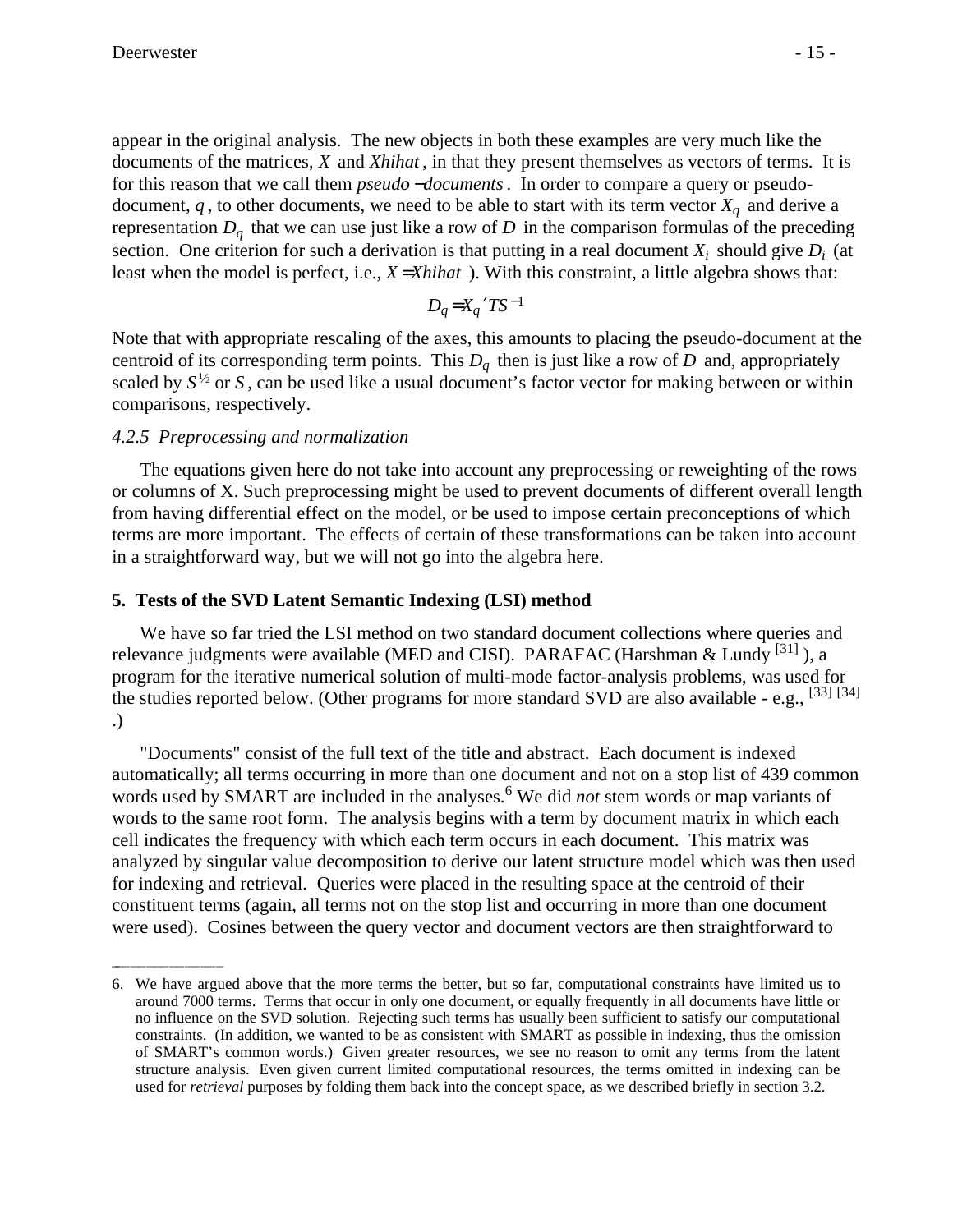compute (see Section 4.2 for details), and documents are ordered by their distance to the query. In many senses, the current LSI method is impoverished and thus provides a conservative test of the utility of latent semantic structure in indexing and information retrieval. We have so far avoided adding refinements such as stemming, phrases, term-weighting and Boolean combinations (all of which generally result in performance improvements) in order to better evaluate the utility of the basic representation technique.

We compare the results of our latent structure indexing (LSI) method against a straightforward term matching method, a version of SMART, and against data reported by Voorhees <sup>[19]</sup> for the same standard datasets. The term overlap comparisons provide a baseline against which to assess the benefits of indexing by means of latent semantic structure rather than raw term matching. For the term matching method, we use the same term-document matrix that was the starting point for the LSI method. A query is represented as a column, and cosines between the query column and each document column are calculated. The SMART and Voorhees systems are more representative of state of the art information retrieval systems, but differences in indexing, term weighting, and query processing preclude precise comparisons of our LSI method and these systems. Nonetheless, such comparisons are of interest. For the SMART evaluations, documents were indexed using a stop list of common words, full stemming, and raw term frequencies as options. Queries were similarly processed and a vector sequential search was used for matching queries and documents. This particular invocation of SMART is the same as our term matching method except for the initial choice of index terms. The Voorhees data were obtained directly from her paper in which she used a vector retrieval system with extended Boolean queries (see Voorhees [19] for details). Her documents were indexed by removing words on a stop list, mapping word variants into the same term, and weighting terms. Weighted extended Boolean queries were used for retrieval.

Performance is evaluated by measuring precision at several different levels of recall. This is done separately for each available query and then averaged over queries. For the LSI, term matching, and SMART runs, full precision-recall curves can be calculated. For the Voorhees data, only two precision-recall pairs are available; these are the values obtained when 10 or 20 documents were returned - see her Figures 4b) and 6b). We present the values from her sequential search (SEQ) condition, since the best performance is generally observed in this condition and not in one of the retrieval conditions using document clusters.

# **5.1 MED**

The first standard set we tried, MED, was the commonly studied collection of medical abstracts. It consists of 1033 documents, and 30 queries. Our automatic indexing on all terms occurring in more than one document and not on SMART's stoplist of common words resulted in 5823 indexing terms. Some additional characteristics of the dataset are given below:

|                                             | term $\&$ |            |              |
|---------------------------------------------|-----------|------------|--------------|
|                                             | LSI       | Voorhees   | <b>SMART</b> |
| number of unique terms                      | 5823      | 6927       | 6927         |
| mean number of terms per document           | 50.1      | 51.6       | 51.6         |
| mean number of terms per query              | 9.8       | $39.7^{8}$ | 10.1         |
| mean number of relevant documents per query | 232       | 23.2       | 23.2         |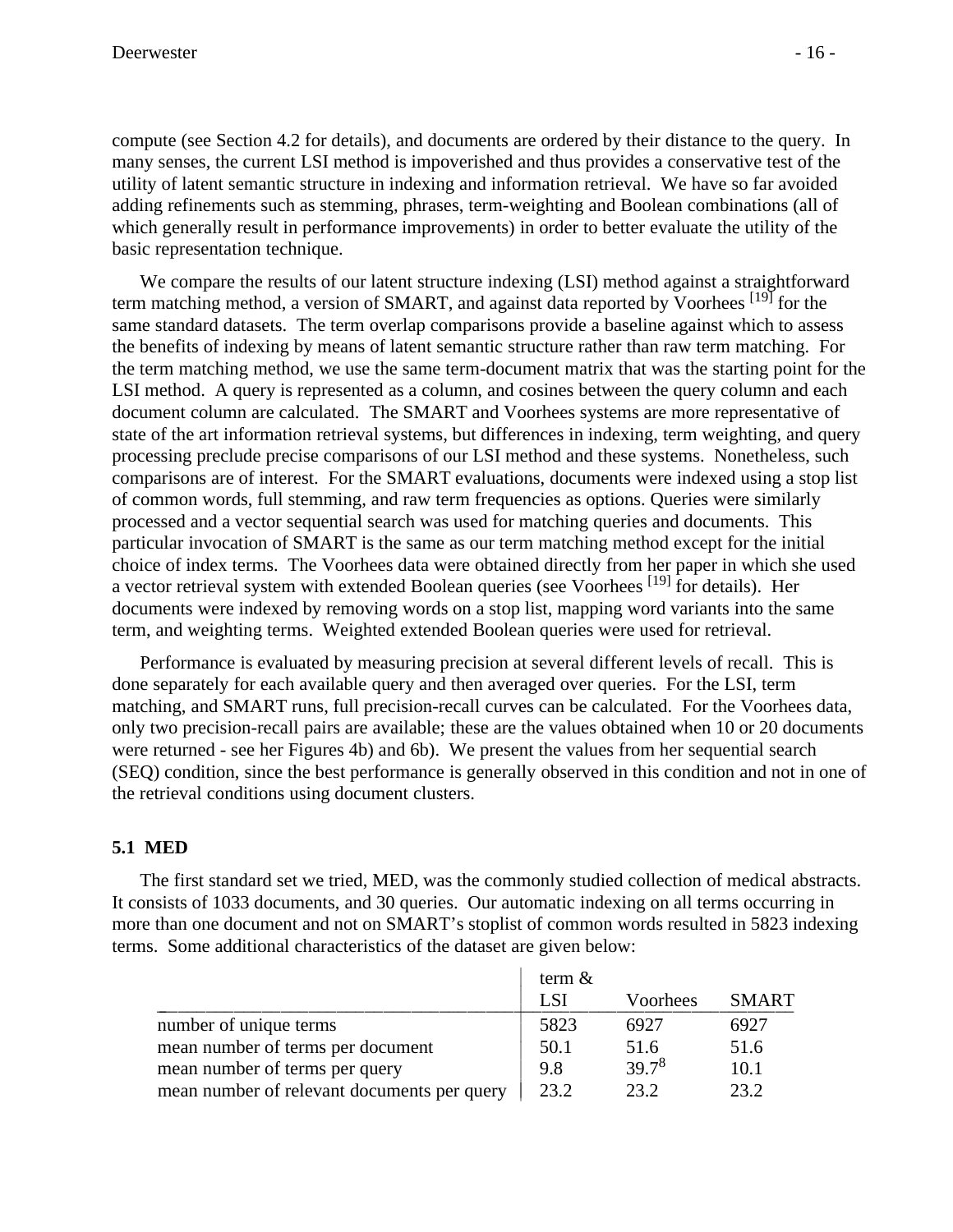hhhhhhhhhhhhhhh

The number of unique terms, terms per document and terms per query vary somewhat because different term-processing algorithms were used in the different systems. A 100-factor SVD of the 5823 term by 1033 document matrix was obtained, and retrieval effectiveness evaluated against the 30 queries available with the dataset. Figure 4 shows precision as a function of recall for a LSI 100-factor solution ("LSI-100"), term matching ("TERM"), SMART ("SMART"), and the Voorhees data ("VO"), all on the same set of documents and queries.



For all but the two lowest levels of recall (.10), precision of the LSI method lies well above that obtained with straightforward term matching, SMART, and the vector method reported by Voorhees. The average difference in precision between the LSI and the term matching method is .06 (.51 vs. .45), which represents a 13% improvement over raw term matching. (The odds against a difference this large or larger by chance is 29 to 1,  $t(29) = 2.23$ .) Thus, LSI captures some structure in the data which is obscured when raw term overlap is used. The LSI method also compares favorably with SMART (*t* (29) = 1.96; the odds against a difference this large or larger by chance is 16 to 1) and the Voorhees system. It is somewhat surprising that the term matching and SMART methods do not differ for this data set. There are several differences in indexing between LSI and SMART (word stemming is used in SMART but not LSI, and SMART includes word stems occurring in any document whereas LSI, for computational reasons, includes only terms occurring in more than one document) that should lead to better performance for SMART. The difference in performance between LSI and the other methods is especially impressive at higher recall levels where precision is ordinarily quite low, thus representing large proportional improvements. The comparatively poor performance of the LSI method at the lowest levels of recall can be traced to at least two factors. First, precision is quite good in all systems at low recall, leaving little room for improvement. Second, latent semantic indexing is designed primarily to handle synonymy problems (thus improving recall); it is less successful in dealing with polysemy (precision). Synonymy is not much of a problem at low recall since any word matches will retrieve some of the relevant documents. Thus the largest benefits of the LSI method should be observed at high recall, and, indeed, this is the case.

Up to this point, we have reported LSI results from a 100-factor representation (i.e. in a 100dimensional space). This raises the important issue of choosing the dimensionality. Ideally we want enough dimensions to capture all the real structure in the term-document matrix, but not too many, or we may start modeling noise or irrelevant detail in the data. How to choose the appropriate number of dimensions is an open research issue. In our tests, we have been guided by the operational criterion of "what works best". That is, we examine performance for several different

<sup>8.</sup> The value 39.7 is reported in Table 1 of the Voorhees paper. We suspect this is in error, and that the correct value may be 9.7 which would be in line with the other measures of mean number of terms per query.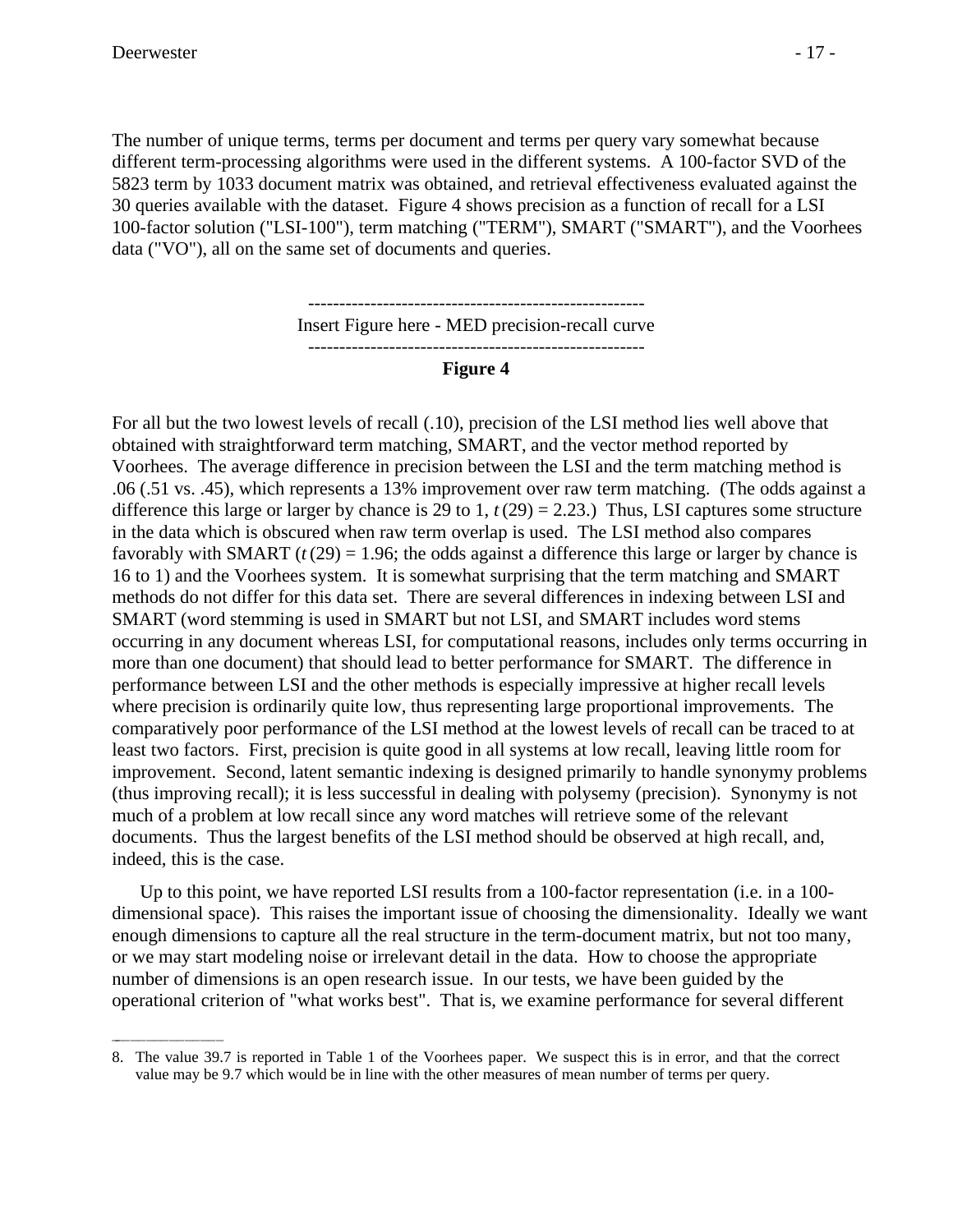hhhhhhhhhhhhhhh

numbers of factors, and select the dimensionality which maximizes retrieval performance.<sup>9</sup> The results for the MED dataset are shown in Figure 5 which presents average precision as a function of number of factors.

> ------------------------------------------------------ Insert Figure here - MED avg precision as fcn of NFACT ------------------------------------------------------ **Figure 5**

As can be seen, mean precision more than doubles (from .25 to .52) as the number of factors increases from 10 to 100, with a maximum at 100. We therefore use the 100-factor space for the results we report. In this particular dataset, performance might improve a bit if solutions with more than 100 factors were explored, but, in general, it is not the case that more factors necessarily means better performance. (In other small applications, we have seen much clearer maxima; performance increases up to some point, and then decreases when too many factors are used. One interpretation of this decrease is that the extra parameters are modeling the sampling noise or peculiarities of the sample rather than important underlying relationships in the pattern of term usage over documents.) It is also important to note that previous attempts to use factor analytic techniques for information retrieval have used small numbers of factors (Koll  $^{[20]}$ , 7 dimensions; and Ossario  $^{[17]}$ , 13 dimensions; Borko & Bernick  $[16]$ , 21 dimensions). We show a more than 50% improvement in performance beyond this range, and therefore suspect that some of the limited utility of previous factor analytic approaches may be the result of an impoverished representation.

Unfortunately this MED dataset was specially constructed in a way that may have resulted in unrealistically good results. From what we can determine, the test collection was made up by taking the union of the returns of a set of thorough keyword searches for documents relevant to the 30 queries in the set. It thus may be an unrepresentatively well-segmented collection. The sets of documents for particular queries are probably isolated to an abnormal extent in the multidimensional manifold of concepts. In such a circumstance our method does an excellent job of defining the isolated subdomains and separating them for retrieval. This is probably not the way most natural document collections are structured. It is worth noting, however, that other automatic techniques applied to the same dataset are not able to capitalize as well on this same abnormal structural property. Thus the fact that LSI greatly outperforms the rest is still quite significant. (Note also that the use of keyword searches to define the document test set probably biases results in favor of methods based on surface term matching, such as SMART, since no documents that do not contain any of the keywords are included.)

<sup>9.</sup> This is actually quite easy to do since the SVD solutions are nested. To explore performance in a 10-dimensional solution, for example, cosines are calculated using only the first 10 coordinates of the 100-factor solution.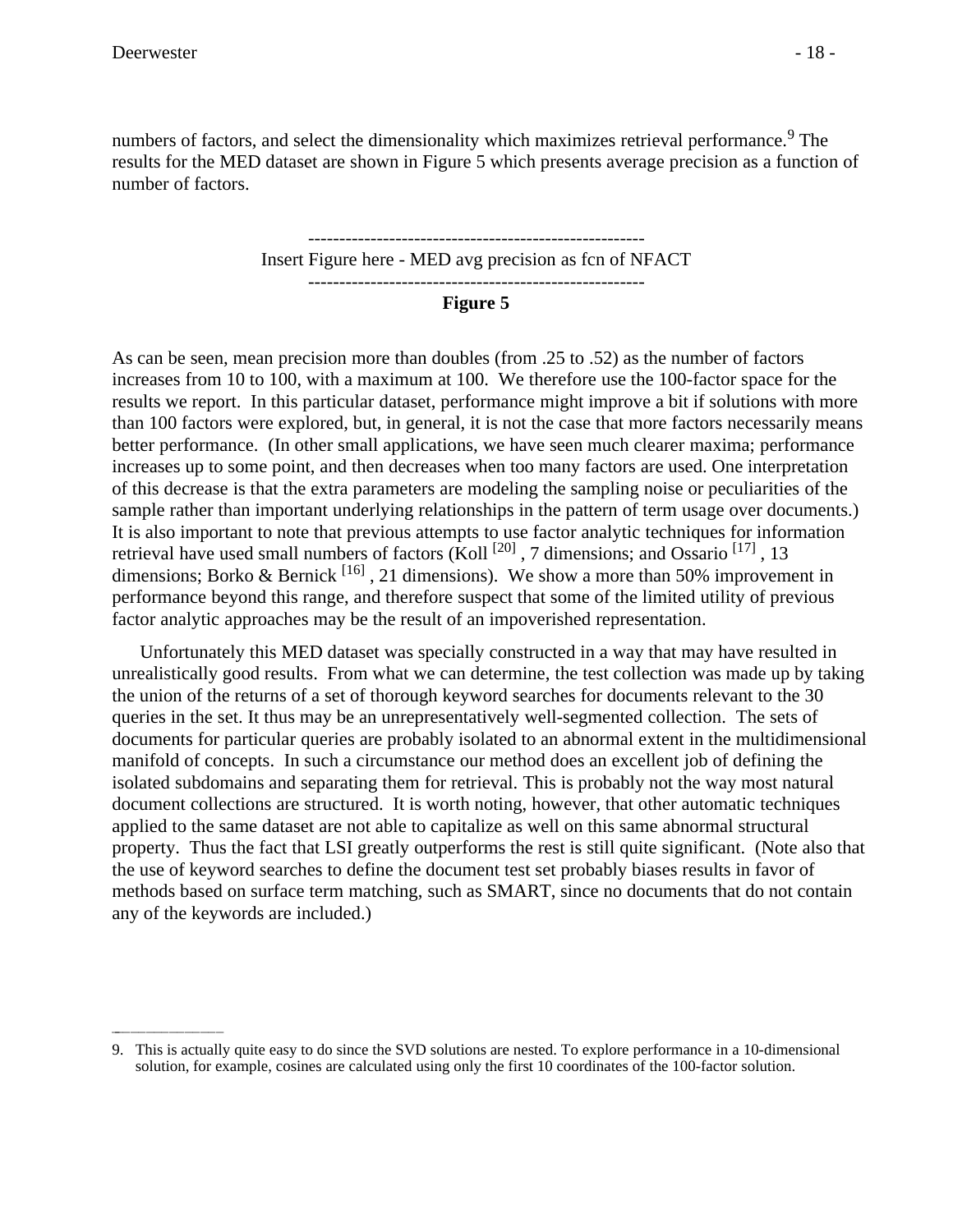# **5.2 CISI**

Our second test case is the CISI set of 1460 information science abstracts. This set has been consistently difficult for automatic retrieval methods. It consists of 1460 documents and 35 queries. Our automatic indexing, which excluded words on SMART's stop list of common words and words occurring in only one document, resulted in 5135 index terms. Some additional characteristics of the dataset are given below:

|                                             | term $\&$  |          |              |
|---------------------------------------------|------------|----------|--------------|
|                                             | <b>LSI</b> | Voorhees | <b>SMART</b> |
| number of unique terms                      | 5135       | 4941     | 5019         |
| mean number of terms per document           | 45.4       | 43.9     | 45.2         |
| mean number of terms per query              | 7.7        | 72       | 7.8          |
| mean number of relevant documents per query | 49.8       | 49.8     | 49.8         |

A 100-factor SVD solution was obtained from the 5135 term by 1460 document matrix, and evaluated using the first 35 queries available with the dataset. LSI results for a 100-factor solution ("LSI-100") along with those for term matching ("TERM"), SMART ("SMART") and Voorhees ("VO") are shown in Figure 6.



All the methods do quite poorly on this dataset, with precision never rising above .30, even for the lowest levels of recall. Average precision for is .11 for both LSI and term matching  $(t = 1)$ . For this data set, the latent structure captured by the SVD analysis is no more useful than raw term overlap in capturing the distinctions between relevant and irrelevant documents for the available queries. The Voorhees data cover only a very limited range of low recall levels, but for these values precision is similar to that for LSI and term matching. SMART, on the other hand, results in reliably better performance than LSI, although the absolute levels of precision (.14) is still very low. (The odds against differences this large or larger by chance is over 1000 to 1;  $t(34) = 3.66$ .) We believe that the superiority of SMART over LSI can be traced to differences in term selection that tend to improve performance. As noted previously, SMART used stemmed words but LSI did not, and SMART included all terms whereas the LSI included only those appearing in more than one document. Since few terms which appear in only one document (and were thus excluded by LSI) are used in the queries, the omission of these words is unlikely to be a major determinant of performance. Thus, stemming appears to be the likely source of performance differences.

We have recently completed a new LSI analysis using SMART's index terms. This enabled us to explore how much of the difference between SMART and the original LSI was due differences in term selection and further to see if additional latent structure could be extracted. For this analysis, we began with a 5019 term (SMART's terms) by 1460 document matrix and obtained a 100-factor SVD solution. The 35 test queries were re-evaluated using this new LSI solution (which we refer to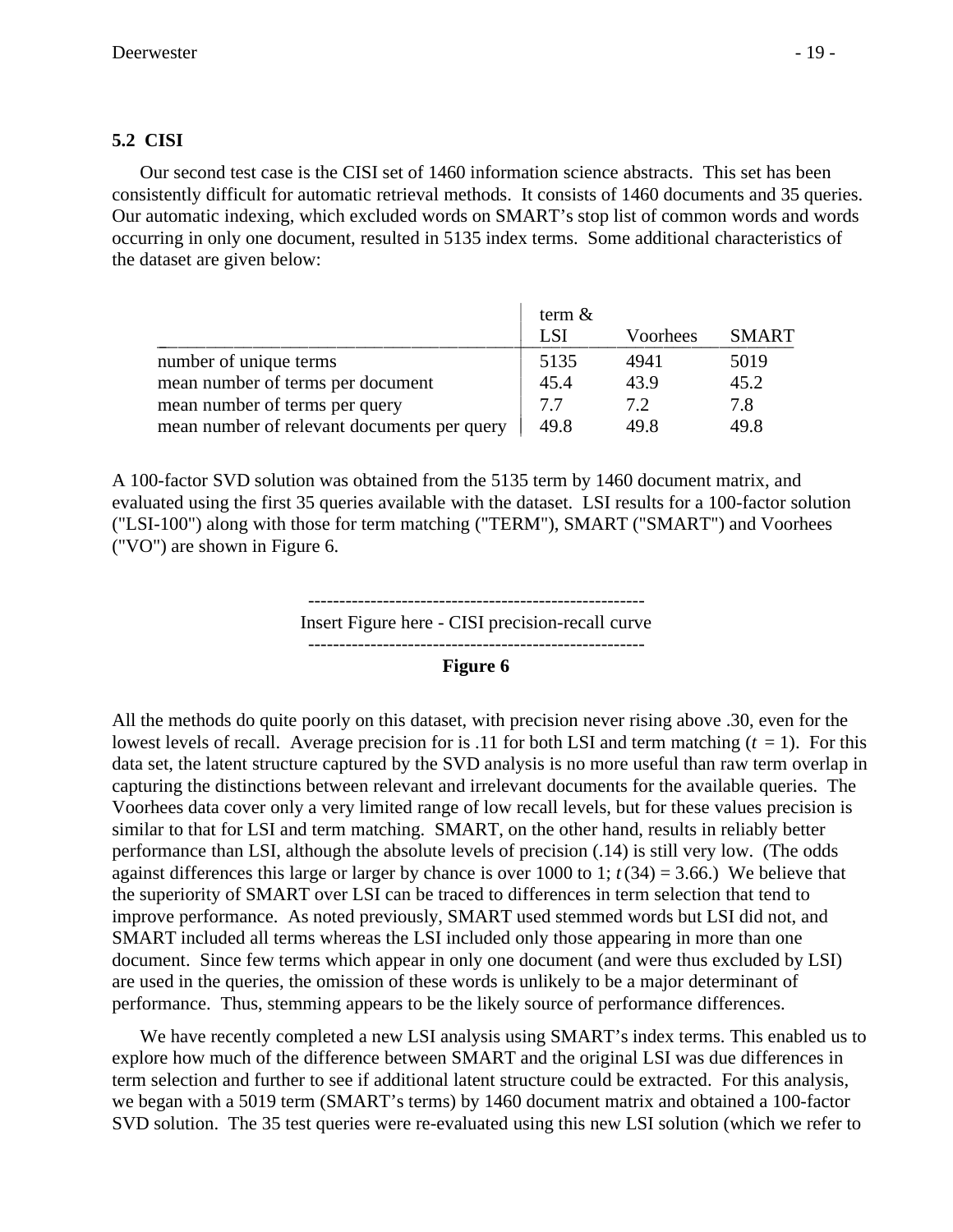as LSI-SMART). The resulting performance was indistinguishable from SMART's; average precision for both methods was .14  $(t < 1)$ . This suggests that much of the initial difference between LSI and SMART was due to term selection differences. Unfortunately, LSI was unable to improve upon term matching - either in the initial LSI vs. term matching comparison, or in the LSI-SMART vs. SMART comparison. Stemming, however, seems to capture some structure that LSI was unable to capture as evidenced by the superior performance of SMART relative to term matching. In theory, latent semantic analyses can extract at least some of the commonalities is usage of stemmed forms. In practice, we may often have insufficient data to do so.

A problem in evaluating the CISI dataset is the very low level of precision. Our intuition is that this database contains a very homogeneous distribution of documents that is hard to differentiate on the basis of abstracts. Moreover, many of the test queries, which were given in natural language, seem very vague and poorly stated. Thus the relevance judgments may not be sufficiently reliable to allow any retrieval system to perform well, or to provide an adequate comparison between methods. No direct evidence has been reported on the reliability (repeatability) of these relevance judgments, so this is mostly conjecture, although we do find many cases in which the relevance judgments appear to be in obvious error. In addition, it seems to us that poorly stated queries would invite excessive reliance on term overlap in judging relevance, especially if the judges were familiar with term matching as a possible retrieval strategy.

## **5.3 Summary of results from LSI analyses**

These results are modestly encouraging. They show the latent semantic indexing method to be superior to simple term matching in one standard case and equal in another. Further, for these two databases, performance with LSI is superior to that obtained with the system described by Voorhees; it performed better than SMART in one case and equal in the other (when term selection differences were eliminated). In order to assess the value of the basic representational method, we have so far avoided the addition of refinements that one would consider in a realistic application, such as discriminative term weighting, stemming, phrase finding or a method of handling negation or disjunction in the queries. So far we have tested the method only with queries formulated to be used against other retrieval methods; the method almost certainly could do better with queries in some more appropriate format. We have projects in progress to add standard enhancements and to incorporate them in a fully automatic indexing and retrieval system. In addition, we are working on methods to incorporate the very low frequency, but often highly informative, words that were filtered out in the trial analysis procedures. It seems likely that with such improvements LSI will offer a more effective retrieval method than has previously been available.

### **6. Conclusions and discussion**

Although factor analytic approaches have been previously suggested and tried in the literature, they have all had what we believe to be serious shortcomings which the present attempt overcomes. We have examined problems of reasonable size (1000-2000 document abstracts; and 5000-7000 index terms) using a rich, high-dimensional representation, which appears necessary for success. The explicit representation of both terms and documents in the same space makes retrieving documents relevant to user queries a straightforward matter. Previous work by Borko and his colleagues [15] [16] is similar in name to our approach, but used the factor space only for document clustering, not document retrieval, and computational simplifications reduced its representational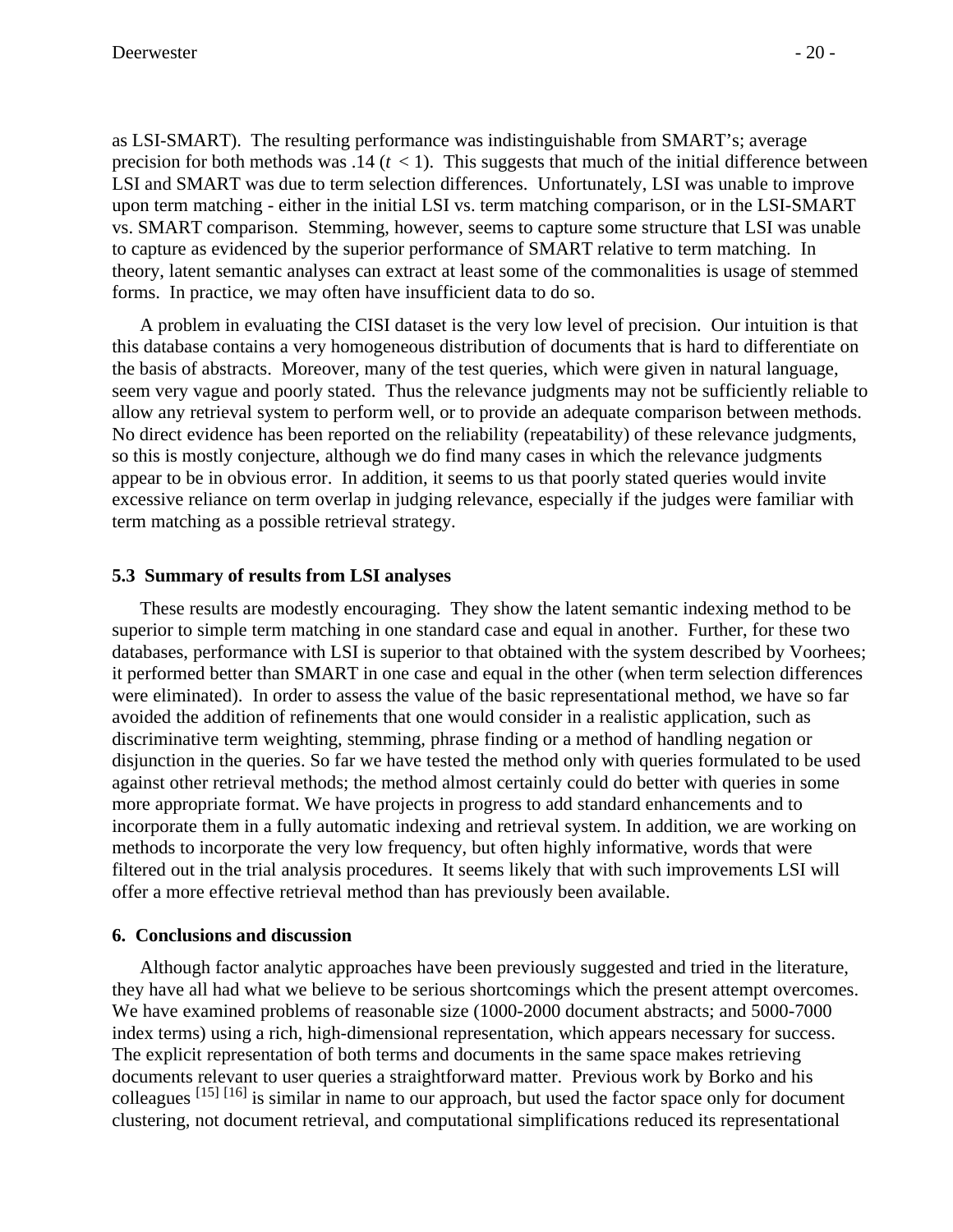power. In Borko and Bernick [16] , for example, factor analysis was performed on a term-term correlation matrix (calculated from word usage over 260 abstracts), and 21 orthogonal factors were selected on the basis of their interpretability. Documents were classified into these 21 categories on the basis of normalized factor loadings for each term in the abstract, and performance was comparable to that of another automatic system. It should be noted, however, that the information used for classification is much less than that which is available in the 21-dimensional factor space, since only the factor loading of "significant" terms on each of the factors was used (e.g. one value for 5, 4, and 7 terms defining the three sample factors presented in their Appendix B). In addition, Borko's work addressed the problem of document classification, and not document retrieval. There is, for example, no discussion of how one might use the full factor space (and not just the document clusters derived from it) for document retrieval.

Koll's <sup>[20]</sup> work on concept-based information retrieval is very similar in spirit to our latent semantic indexing. Both terms and documents are represented in a single concept space on the basis of statistical term co-occurrences. Beginning with axes defined by a set of 7 non-overlapping (in terms) and almost-spanning documents, terms were placed on the appropriate axis. New documents were placed at the mean of constituent terms, and new terms were placed at the location of the document in which they occurred. The system was evaluated with only a very small database of documents and queries, but under some circumstances performance was comparable to that of SIRE for Boolean and natural language queries. Our experience with the MED dataset suggests that better performance might have been obtained with a higher dimensional representation. In addition, the latent semantics approach is not order-dependent (as is Koll's procedure), and it is a mathematically rigorous way of uncovering truly orthogonal basis axes or factors for indexing.

The representation of documents by LSI is economical; each document and term need be represented only by something on the order of 50 to 150 values. We have not explored the degree of accuracy needed in these numbers, but we guess that a small integer will probably suffice. The storage requirements for a large document collection can be reduced because much of the redundancy in the characterization of documents by terms is removed in the representation. Offsetting the storage advantage is the fact that the only way documents can be retrieved is by an exhaustive comparison of a query vector against all stored document vectors. Since search algorithms in high dimensional space are not very efficient on serial computers, this may detract from the desirability of the method for very large collections. An additional drawback involves updating. The initial SVD analysis is time consuming, so we would like a more efficient method of adding new terms and documents. We suggest that new documents be located at the centroid of their terms (appropriately scaled); and new terms be placed at the centroid of the documents in which they appear (appropriately scaled). How much of this updating can be done without having to perform a new decomposition is unknown.

While the LSI method deals nicely with the synonymy problem, it offers only a partial solution to the polysemy problem. It helps with multiple meanings because the meaning of a word can be conditioned not only by other words in the document but by other appropriate words in the query not used by the author of a particular relevant document. The failure comes in the fact that every term is represented as just one point in the space. That is, a word with more than one entirely different meaning (e.g. "bank"), is represented as a weighted average of the different meanings. If none of the real meanings is like the average meaning, this may create a serious distortion. (In classical term overlap methods, the meaning of the term is the union of all of it's meanings, which probably leads to less outright distortion, but to more imprecision.) What is needed is some way to detect the fact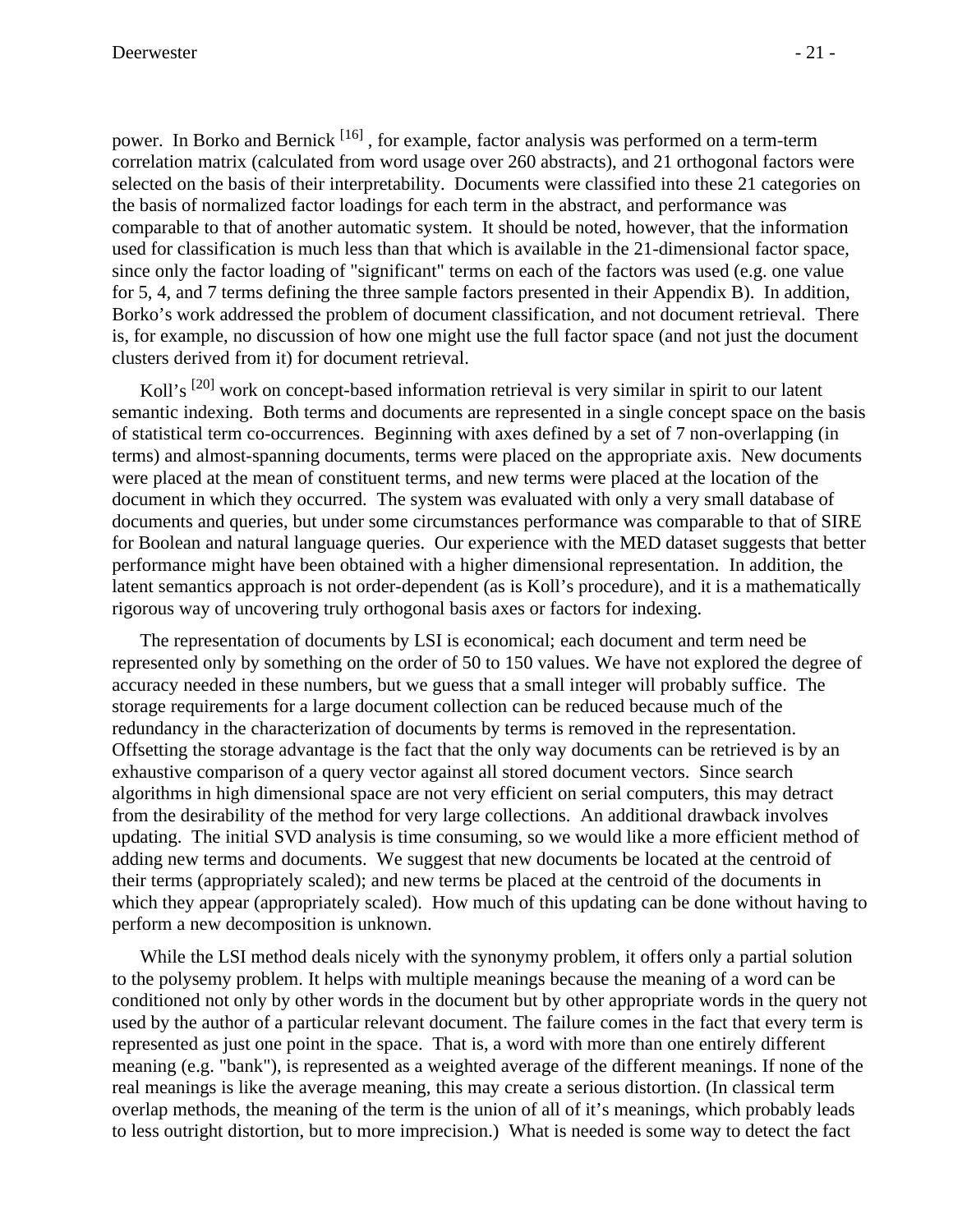that a particular term has several distinct meanings and to subcategorize it and place it in several points in the space. We have not yet found a satisfactory way to do that (but see Amsler  $^{[36]}$ ); Choueka & Lusignan<sup>[37]</sup>; Lesk<sup>[38]</sup>).

The latent semantic indexing methods that we have discussed, and in particular the singularvalue decomposition technique that we have tested, are capable of improving the way in which we deal with the problem of multiple terms referring to the same object. They replace individual terms as the descriptors of documents by independent "artificial concepts" that can be specified by any one of several terms (or documents) or combinations thereof. In this way relevant documents that do not contain the terms of the query, or whose contained terms are qualified by other terms in the query or document but not both, can be properly characterized and identified. The method yields a retrieval scheme in which documents are ordered continuously by similarity to the query, so that a threshold can be set depending on the desires and resources of the user and service.

At this point in its development, the method should be regarded as a potential component of a retrieval system, rather than as a complete retrieval system as such. As a component it would serve much the same function as is served by raw term vector ranking and other comparison methods. It's putative advantages would be the noise reduction, as described above, and data compaction through the elimination of redundancy. In applying the method, some of the same implementation issues will arise as in raw vector methods - in particular questions of term weighting, stemming, phrasal entries, similarity measure, and counterparts for Boolean operators. Unfortunately, the value of such retrieval enhancing procedures will have to be reevaluated for use with LSI because its representation changes the nature of the problems with which these procedures were intended to deal. For example, stemming is done to capture likely synonyms. Since LSI already deals with this problem to some extent, the additional value of stemming is an open question. Likewise, LSI averages the "meaning" of polysemous words, where raw term matching maintains one-to-many mappings; as a result, phrases and other disambiguation techniques may be more important.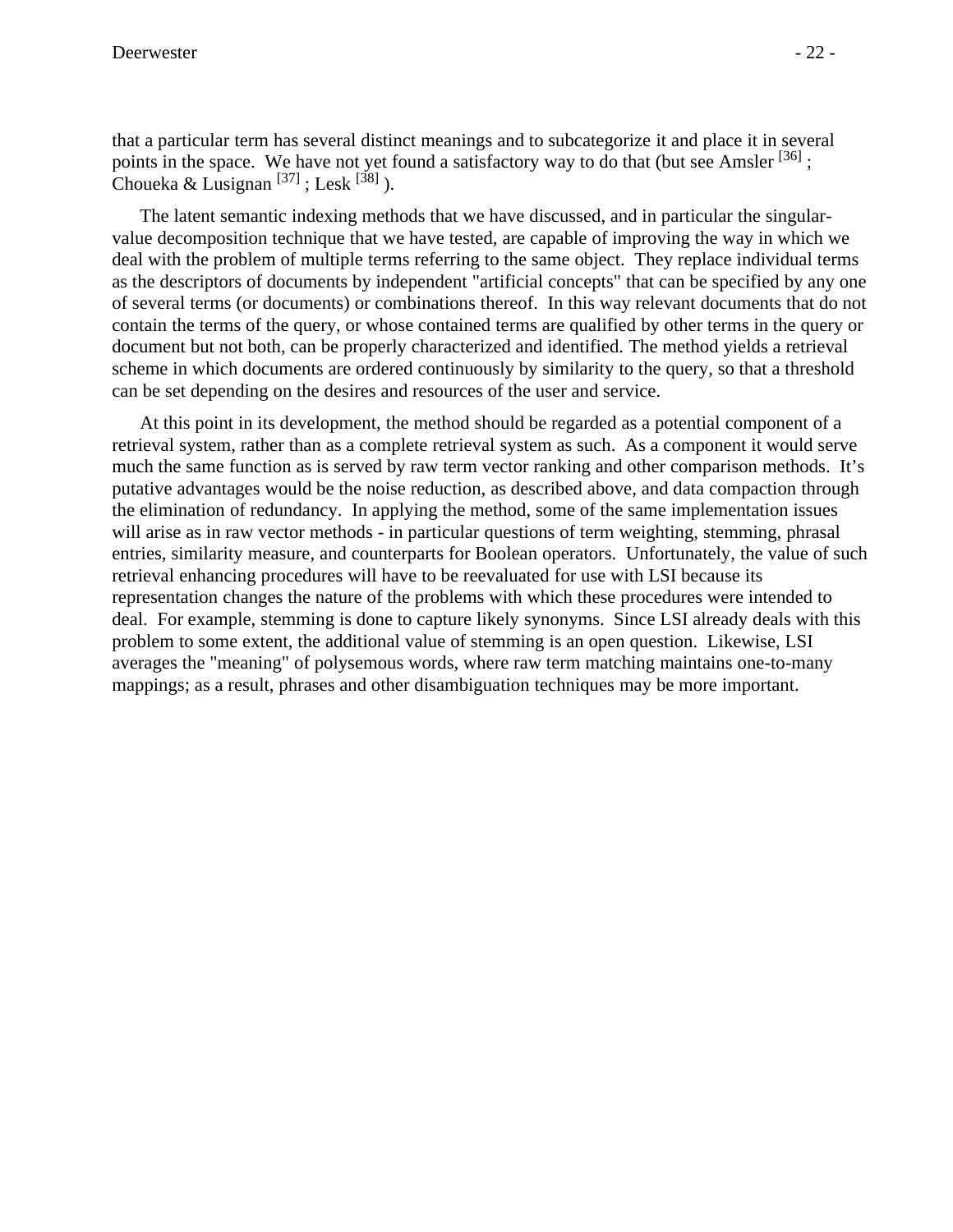# **FIGURE CAPTIONS**

**Figure 1.** A 2-dimensional plot of 12 Terms and 9 Documents from the sample TM set. Terms are represented by filled circles. Documents are shown as open squares, and component terms are indicated parenthetically. The query ("human computer interaction") is represented as a pseudodocument at point *q* . Axes are scaled for Document-Document or Term-Term comparisons (see section 4.2.3 for details about scaling). The dotted cone represents the region whose points are within a cosine of .9 from the query *q* . All documents about human-computer (c1-c5) are "near" the query (i.e. within this cone), but none of the graph theory documents (m1-m4) are nearby. In this reduced space, even documents c3 and c5 which share no terms with the query are near it.

**Figure 2.** Schematic of the Singular Value Decomposition (SVD) of a rectangular term by document matrix. The original term by document matrix is decomposed into three matrices each with linearly independent components.

**Figure 3.** Schematic of the *reduced* Singular Value Decomposition (SVD) of a term by document matrix. The original term by document matrix is *approximated* using the *k* largest singular values and their corresponding singular vectors.

**Figure 4.** Precision-recall curves for TERM matching, a 100-factor LSI, SMART, and Voorhees systems on the MED dataset. The data for the TERM matching, LSI, and SMART methods are obtained by measuring precision at each of 9 levels of recall (approximately .10 increments) for each query separately and then averaging over queries. The two Voorhees data points are taken from Table 4b in her paper.

**Figure 5.** A plot of average precision (averaged over 9 levels of recall) as a function of number of factors for the MED dataset. Precision more than doubles (from about .20 to .50) as the number of factors is increased from 10 to 100.

**Figure 6.** Precision-recall curves for TERM matching, a 100-factor LSI, SMART, and Voorhees systems on the CISI dataset. The data for TERM matching, LSI, and SMART are obtained by measuring precision at each of 9 levels of recall (approximately .10 increments) for each query separately and then averaging over queries. The two Voorhees data points are taken from Table 6b in her paper.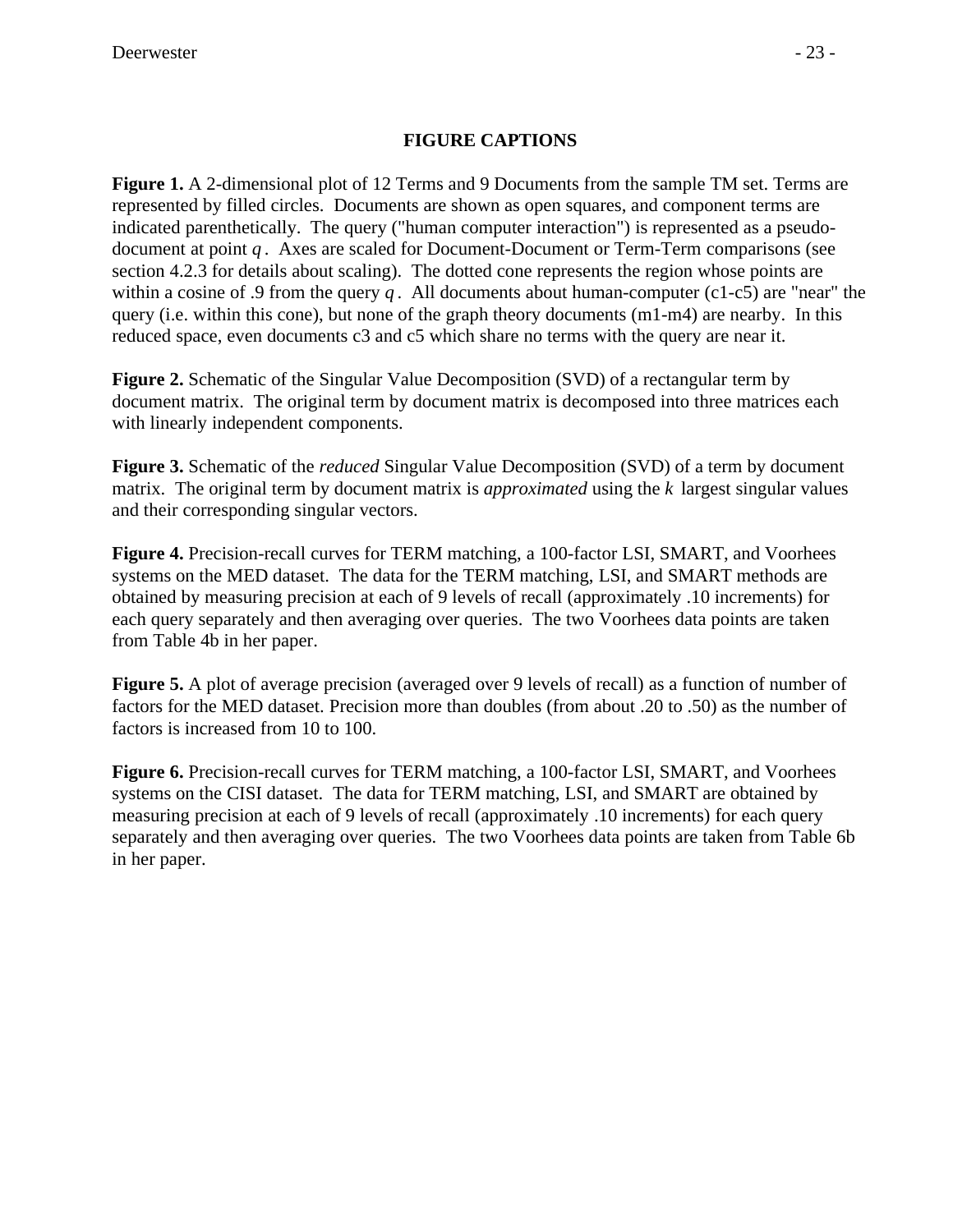# **ACKNOWLEDGEMENTS**

We would like to thank several colleagues who have been involved in various aspects of this project. Laura Beck has contributed extensively to programming, data collection, and analyses. Lynn Streeter, Karen Lochbaum, Bob Allen and Steve Hanson have all used our programs and provided useful feedback. We thank Mike Lesk for advice and comments on previous drafts of the paper, and Ram Gnanadesikan, John Kettenring and John Tukey for consultation on statistical questions.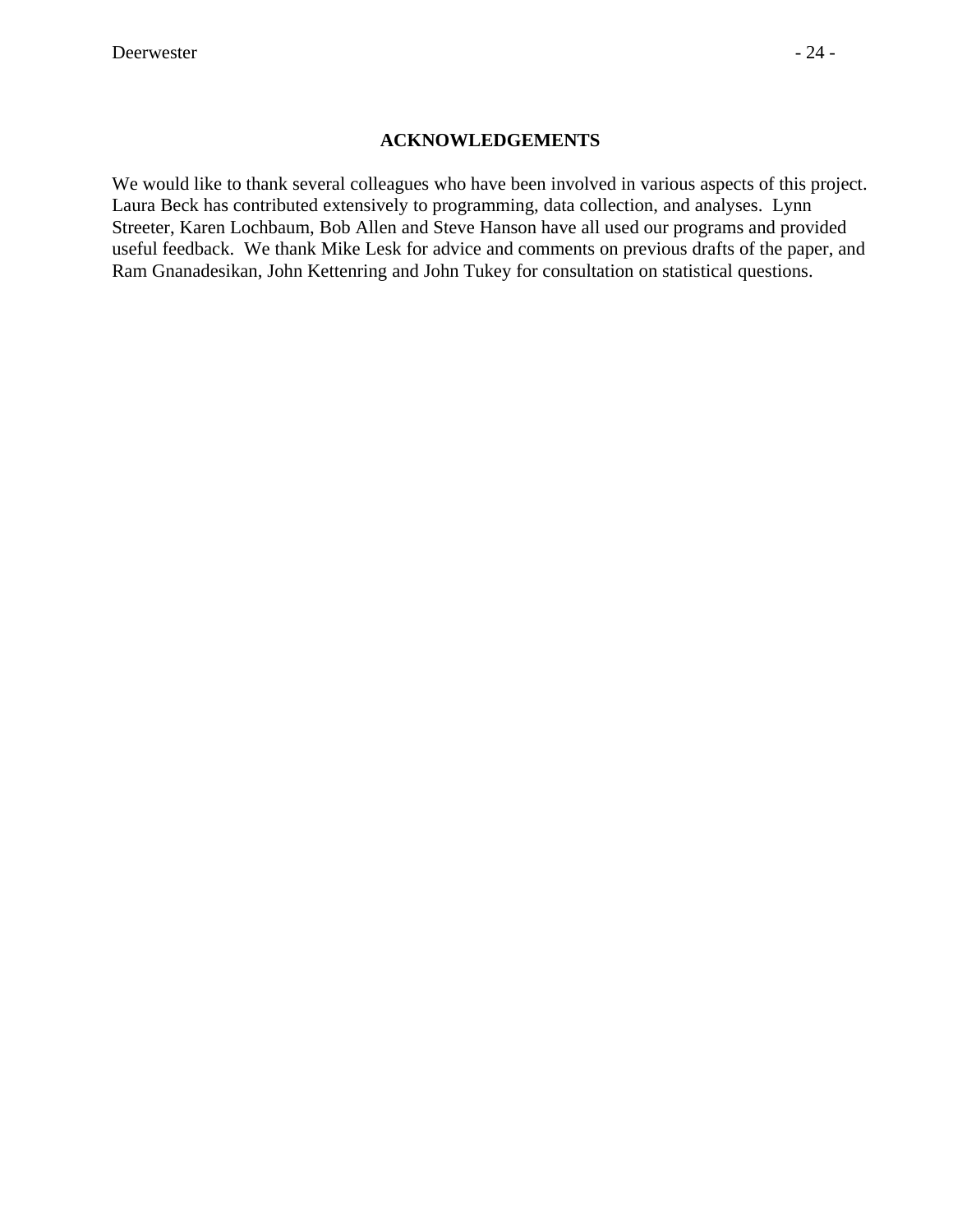#### **Appendix - SVD Numerical Example**

In section 4.2, we outlined the details of the Singular Value Decomposition (SVD) Model. This Appendix presents a numerical example using the sample term by document matrix described in section 4.1 and shown in Table 2 and Figure 1.

The example 12-term by 9-document matrix from Table 2 is presented below.

|   |   |                |   |   |   |   | 0 |
|---|---|----------------|---|---|---|---|---|
| 0 | 1 | 0              | 0 | 0 | 0 | 0 | 0 |
|   | 0 | 0              | 0 | 0 | 0 | 0 | 0 |
|   | 1 | 0              | 1 | 0 | 0 | 0 | 0 |
|   | 1 | 2              | 0 | 0 | 0 | 0 | 0 |
|   | 0 | $\overline{0}$ | 1 | 0 | 0 | 0 | 0 |
|   | 0 | 0              | 1 | 0 | 0 | 0 | 0 |
| 0 | 1 | 1              | 0 | 0 | 0 | 0 | 0 |
|   | 0 | 0              | 0 | 0 | 0 | 0 | 1 |
| 0 | 0 | 0              | 0 | 1 | 1 | 1 | 0 |
| 0 | 0 | 0              | 0 | 0 | 1 |   | 1 |
|   | 0 |                | 0 | 0 |   |   |   |
|   |   |                |   |   |   |   |   |

Recall that any rectangular matrix, for example a  $t \times d$  matrix of terms and documents,  $X$ , can be decomposed into the product of three other matrices:

$$
X = T_0 S_0 D_0',
$$

such that  $T_0$  and  $D_0$  have orthonormal columns and  $S_0$  is diagonal. This is called the *singular value decomposition (SVD) of X.*

Computing the SVD of the *X* matrix presented above results in the following three matrices for  $T_0$ ,  $S_0$ ,  $D_0$  (rounded to two decimal places).

*T*<sup>0</sup> (9-dimensional left-singular vectors for 12 terms)

 $S_0$  (diagonal matrix of 9 singular values)

 $D_0$  (9-dimensional right-singular vectors for 9 documents)

```
T_0 =
```

|          | $0.22 - 0.11$ |         | $0.29 - 0.41 - 0.11 - 0.34$ $0.52 - 0.06 - 0.41$ |                                          |                       |                   |                       |               |
|----------|---------------|---------|--------------------------------------------------|------------------------------------------|-----------------------|-------------------|-----------------------|---------------|
| 0.20     | $-0.07$       |         | $0.14 - 0.55$ $0.28$ $0.50 - 0.07$               |                                          |                       |                   | $-0.01$               | $-0.11$       |
| 0.24     | 0.04          | $-0.16$ |                                                  | $-0.59 - 0.11 - 0.25$                    |                       | $-0.30$           | 0.06                  | 0.49          |
| 0.40     | 0.06          | $-0.34$ |                                                  | $0.10 \quad 0.33 \quad 0.38$             |                       | $0.00 \quad 0.00$ |                       | 0.01          |
| 0.64     | $-0.17$       |         | $0.36 \quad 0.33$                                |                                          | $-0.16 - 0.21 - 0.17$ |                   | 0.03                  | 0.27          |
| 0.27     | 0.11          | $-0.43$ | 0.07                                             |                                          | $0.08 - 0.17$         | 0.28              | $-0.02$               | $-0.05$       |
| 0.27     | 0.11          | $-0.43$ |                                                  | $0.07 \quad 0.08 \quad -0.17 \quad 0.28$ |                       |                   | $-0.02 - 0.05$        |               |
| 0.30     | $-0.14$       | 0.33    | 0.19                                             | 0.11                                     |                       | $0.27$ 0.03       | $-0.02 - 0.17$        |               |
| $0 \t21$ | 0.27          | $-0.18$ |                                                  | $-0.03 - 0.54$ 0.08                      |                       |                   | $-0.47 - 0.04 - 0.58$ |               |
| 0.01     | 0.49          | 0.23    |                                                  | $0.03 \quad 0.59$                        | $-0.39$               | $-0.29$           |                       | $0.25 - 0.23$ |
| 0.04     | 0.62          | 0.22    | 0.00                                             | $-0.07$                                  | 0.11                  |                   | $0.16 - 0.68$         | 0.23          |
| 0 03     | 0.45          | 0.14    | $-0.01$                                          |                                          | $-0.30 \quad 0.28$    | 0.34              | 0.68                  | $0 \t18$      |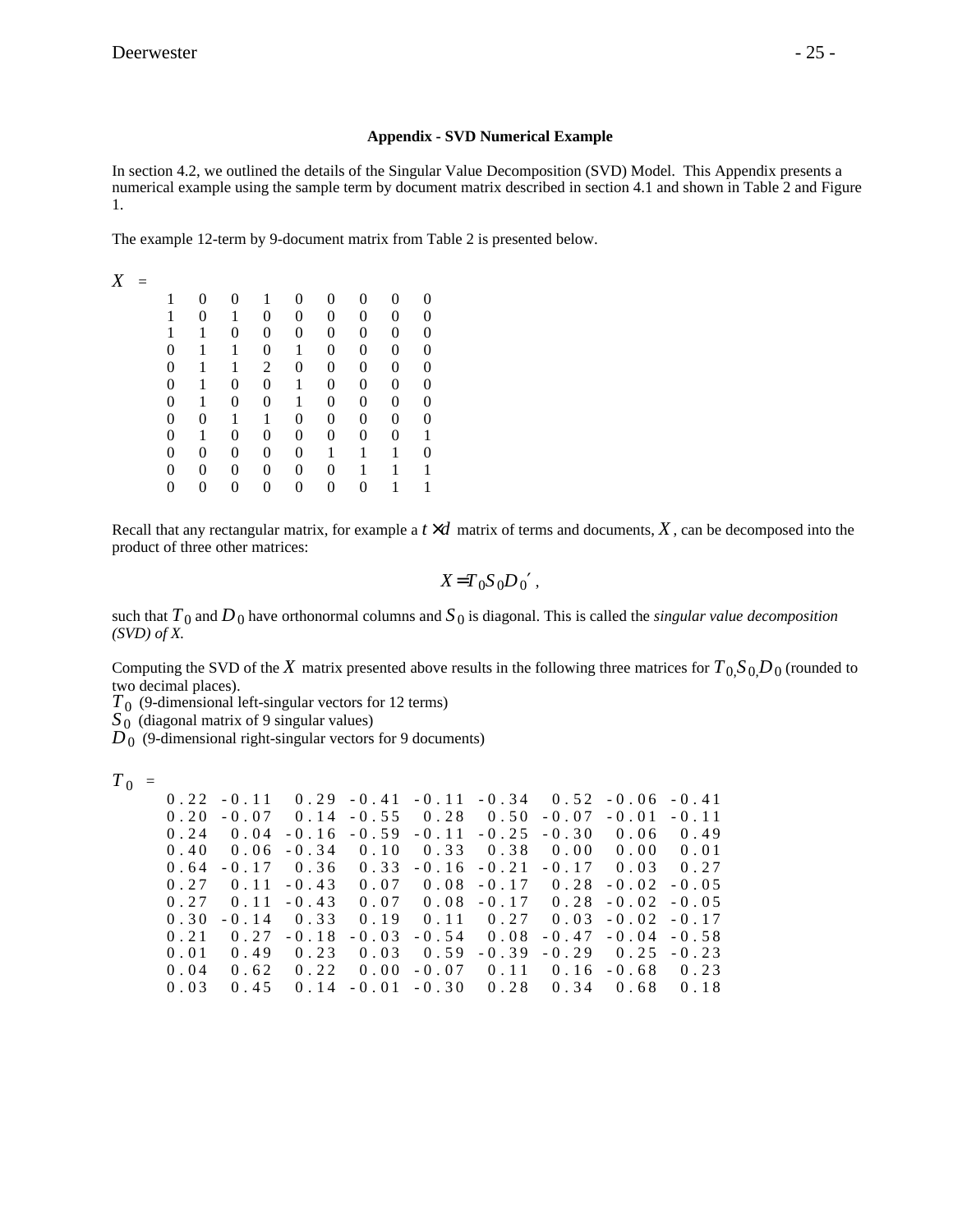| $S_0$ = | 3.34                                                                             | 2.54                                                                          | 2.35                                                                       | 1.64                                                                          | 1.50                                                                          | 1.31                                                                     | 0.85                                                                                     | 0.56                                                                                | $0.36$                                                                              |
|---------|----------------------------------------------------------------------------------|-------------------------------------------------------------------------------|----------------------------------------------------------------------------|-------------------------------------------------------------------------------|-------------------------------------------------------------------------------|--------------------------------------------------------------------------|------------------------------------------------------------------------------------------|-------------------------------------------------------------------------------------|-------------------------------------------------------------------------------------|
| $D_0$   | $\equiv$<br>0.20<br>0.61<br>0.46<br>0.54<br>0.28<br>0.00<br>0.01<br>0.02<br>0.08 | $-0.06$<br>0.17<br>$-0.13$<br>$-0.23$<br>0.11<br>0.19<br>0.44<br>0.62<br>0.53 | 0.11<br>$-0.50$<br>0.21<br>0.57<br>$-0.51$<br>0.10<br>0.19<br>0.25<br>0.08 | $-0.95$<br>$-0.03$<br>0.04<br>0.27<br>0.15<br>0.02<br>0.02<br>0.01<br>$-0.03$ | 0.05<br>$-0.21$<br>0.38<br>$-0.21$<br>0.33<br>0.39<br>0.35<br>0.15<br>$-0.60$ | $-0.26$<br>0.72<br>$-0.37$<br>0.03<br>$-0.30$<br>$-0.21$<br>0.00<br>0.36 | $-0.08$ 0.18<br>$-0.43$<br>$-0.24$<br>0.26<br>0.67<br>$-0.34$<br>$-0.15$<br>0.25<br>0.04 | $-0.01$<br>0.05<br>0.01<br>$-0.02$<br>$-0.06$<br>0.45<br>$-0.76$<br>0.45<br>$-0.07$ | $-0.06$<br>0.24<br>0.02<br>$-0.08$<br>$-0.26$<br>$-0.62$<br>0.02<br>0.52<br>$-0.45$ |

The reader can verify that:

 $X = T_0S_0D_0'$  (except for small rounding errors)  $T_0$  has orthogonal, unit length columns so  $T_0T_0'$ =*I*  $D_0$  has orthogonal, unit length columns so  $\tilde{D_0} \tilde{D_0}'$   $\! =$   $\! I$ 

\*\*\*\*\*

We now approximate *X* keeping only the first two singular values and the corresponding columns from the *T* and *D* matrices. (Note that these are the  $T$  and  $D$  coordinates used to position the 12 terms and 9 documents, respectively, in the 2-dimensional representation of Figure 1.) In this *reduced model*,

 $X \approx X$ *hihat* = *TSD* 

*X* ≈ *T S D* ′

 $\begin{array}{cccccccccccc} 0.22 & -0.11 & 3.34 & 0.20 & 0.61 & 0.46 & 0.54 & 0.28 & 0.00 & 0.02 & 0.02 & 0.08 \\ 0.20 & -0.07 & 2.54 & -0.06 & 0.17 & -0.13 & -0.23 & 0.11 & 0.19 & 0.44 & 0.62 & 0.53 \end{array}$  $-0.06$   $0.17$   $-0.13$   $-0.23$   $0.11$   $0.19$   $0.44$   $0.62$   $0.53$ 0 . 24 0 . 04 0 . 40 0 . 06 0 . 64 -0 . 17 0 . 27 0 . 11 0 . 27 0 . 11 0 . 30 -0 . 14 0 . 21 0 . 27  $0.01 \quad 0.49$ 0 . 04 0 . 62 0 . 03 0 . 45

Multiplying out the matrices *TSD* ′ gives the following estimate of *X* , *Xhihat* .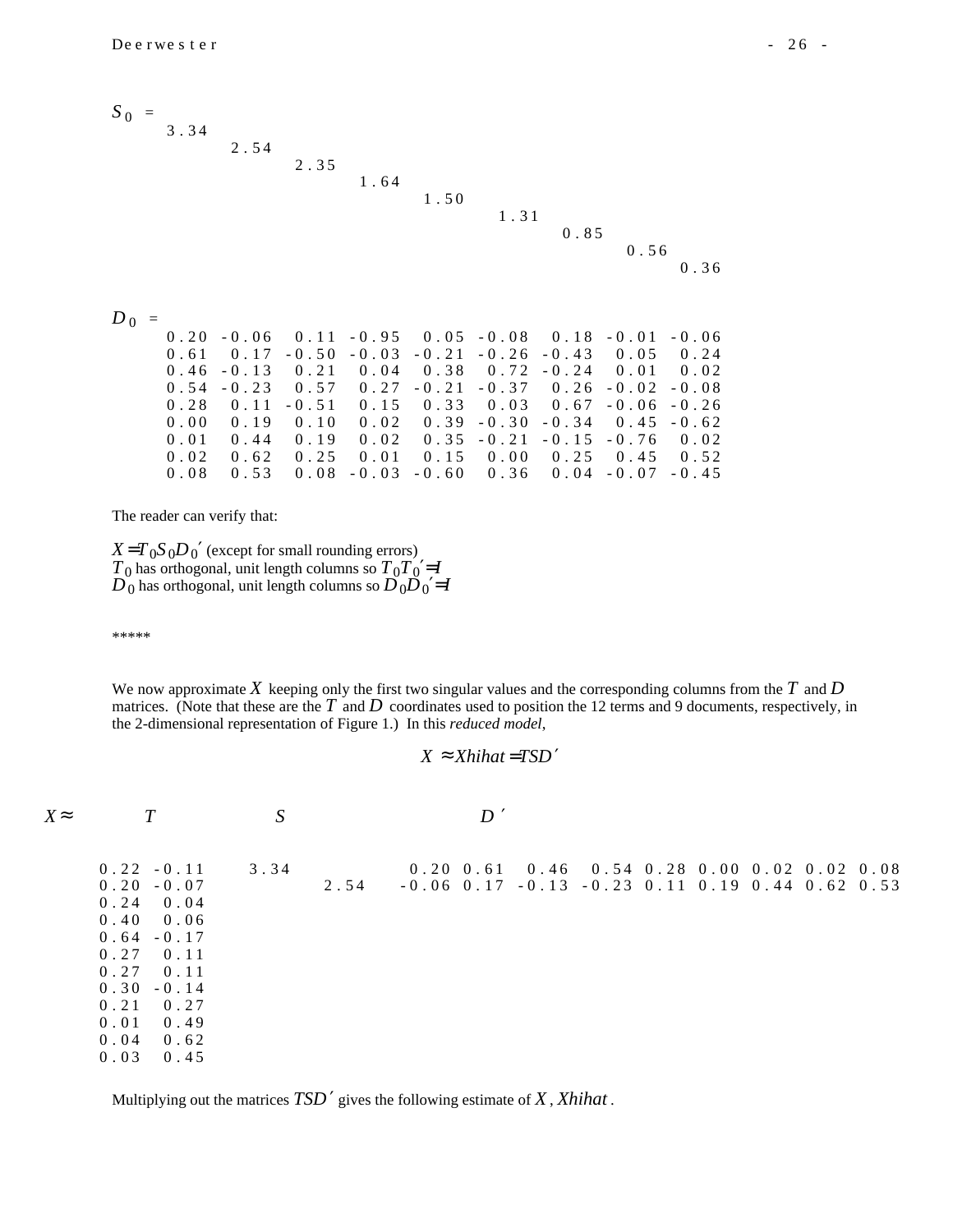| Xhihat |  |
|--------|--|
|--------|--|

| 0.16    | 0.40 | 0.38           | 0.47    |      |         | $0.18 - 0.05 - 0.12 - 0.16 - 0.09$ |         |         |
|---------|------|----------------|---------|------|---------|------------------------------------|---------|---------|
| 0.14    | 0.37 | 0.33           | 0.40    | 0.16 | $-0.03$ | $-0.07$                            | $-0.10$ | $-0.04$ |
| 0.15    | 0.51 | 0.36           | 0.41    | 0.24 | 0.02    | 0.06                               | 0.09    | 0.12    |
| 0.26    | 0.84 | 0.61           | 0.70    | 0.39 | 0.03    | 0.08                               | 0.12    | 0.19    |
| 0.45    | 1.23 | 1.05           | 1.27    | 0.56 | $-0.07$ | $-0.15$                            | $-0.21$ | $-0.05$ |
| 0.16    | 0.58 | 0.38           | 0.42    | 0.28 | 0.06    | 0.13                               | 0.19    | 0.22    |
| 0.16    | 0.58 | 0.38           | 0.42    | 0.28 | 0.06    | 0.13                               | 0.19    | 0.22    |
| 0.22    | 0.55 | 0.51           | 0.63    | 0.24 | $-0.07$ | $-0.14$                            | $-0.20$ | $-0.11$ |
| 0.10    | 0.53 | 0.23           | 0.21    | 0.27 | 0.14    | 0.31                               | 0.44    | 0.42    |
| $-0.06$ | 0.23 | $-0.14 - 0.27$ |         | 0.14 | 0.24    | 0.55                               | 0.77    | 0.66    |
| $-0.06$ | 0.34 | $-0.15 - 0.30$ |         | 0.20 | 0.31    | 0.69                               | 0.98    | 0.85    |
| $-0.04$ |      | $0.25 - 0.10$  | $-0.21$ | 0.15 | 0.22    | 0.50                               | 0.71    | 0.62    |
|         |      |                |         |      |         |                                    |         |         |

There are two things to note about the *Xhihat* matrix. (1) It does not exactly match the original term by document matrix *X* (it gets closer and closer as more and more singular values are kept). (2) This is what we want; we don't want perfect fit since we think some of the  $0$ 's in  $X$  should be 1 and vice versa.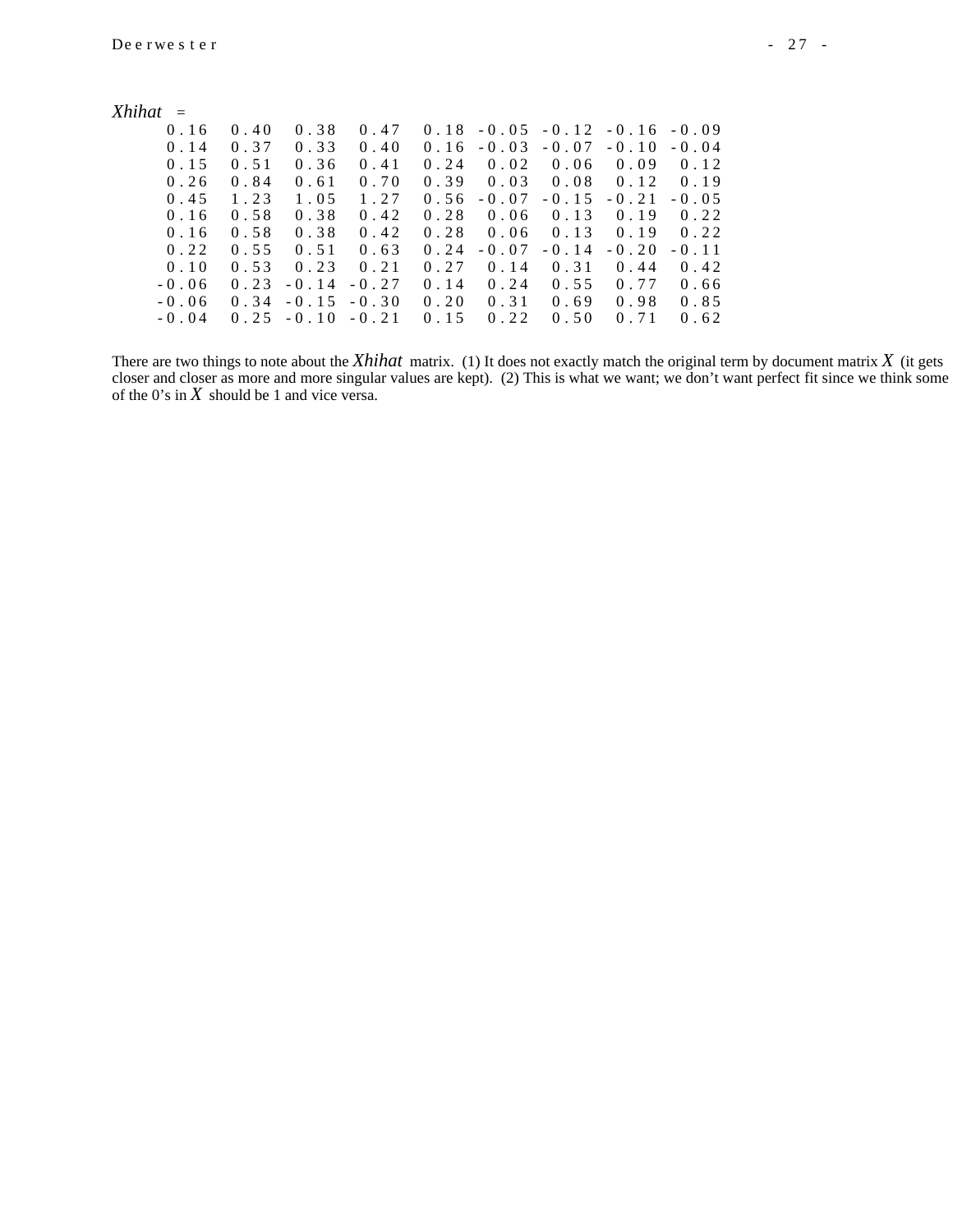## *REFERENCES*

- 1. Furnas, G.W., Landauer, T.K., Gomez, L.M., and Dumais, S.T. Statistical semantics: Analysis of the potential performance of key-word information systems. *Bell System Technical Journal*, 1983, *62(6)*, 1753-1806.
- 2. Tarr, D. and Borko, H. Factors influencing inter-indexer consistency. In *Proceedings of the ASIS 37th Annual Meeting, Vol. 11*, 1974, 50-55.
- 3. Fidel, R. Individual variability in online searching behavior. In C.A. Parkhurst (Ed.). *ASIS'85: Proceedings of the ASIS 48th Annual Meeting, Vol. 22*, October 20-24, 1985, 69- 72.
- 4. Liley, O. Evaluation of the subject catalog. *American Documentation*, 1954, *5(2)*, 41-60.
- 5. Bates, M.J. Subject access in online catalogs: A design model. *JASIS*, 1986, *37 (6)*, 357-376.
- 6. Sparck Jones, K. A statistical interpretation of term specificity and its applications in retrieval. *Journal of Documentation*, 1972, *28(1)*, 11-21.
- 7. Gomez, L. M. and Lochbaum, C. C. People can retrieve more objects with enriched keyword vocabularies. But is there a human performance cost? In *Proceedings of Interact 84*, London, England, September 1984.
- 8. Furnas, G.W. Experience with an adaptive indexing scheme. In *Human Factors in Computer Systems, CHI'85 Proceedings*. San Francisco, Ca., April 15-18, 1985.
- 9. van Rijsbergen, C.J. A theoretical basis for the use of co-occurrence data in information retrieval. *Journal of Documentation*, 1977, *33(2)*, 106-119.
- 10. Carroll, J.D. and Arabie, P. Multidimensional scaling. In M.R. Rosenzweig and L.W. Porter (Eds.). *Annual Review of Psychology*, 1980, *31*, 607-649.
- 11. Sparck Jones, K. *Automatic Keyword Classification for Information Retrieval,* Buttersworth, London, 1971.
- 12. Salton, G. *Automatic Information Organization and Retrieval*. McGraw Hill, 1968.
- 13. Jardin, N. and van Rijsbergen, C.J. The use of hierarchic clustering in information retrieval. *Information Storage and Retrieval*, 1971, *7*, 217-240.
- 14. Baker, F.B. Information retrieval based on latent class analysis. *Journal of the ACM*, 1962, *9*, 512-521.
- 15. Atherton, P. and Borko, H. A test of factor-analytically derived automated classification methods. AIP rept AIP-DRP 65-1, Jan. 1965.
- 16. Borko, H and Bernick, M.D. Automatic document classification. *Journal of the ACM*, April 1963, *10(3)*, 151-162.
- 17. Ossorio, P.G. Classification space: A multivariate procedure for automatic document indexing and retrieval. *Multivariate Behavioral Research*, October 1966, 479-524.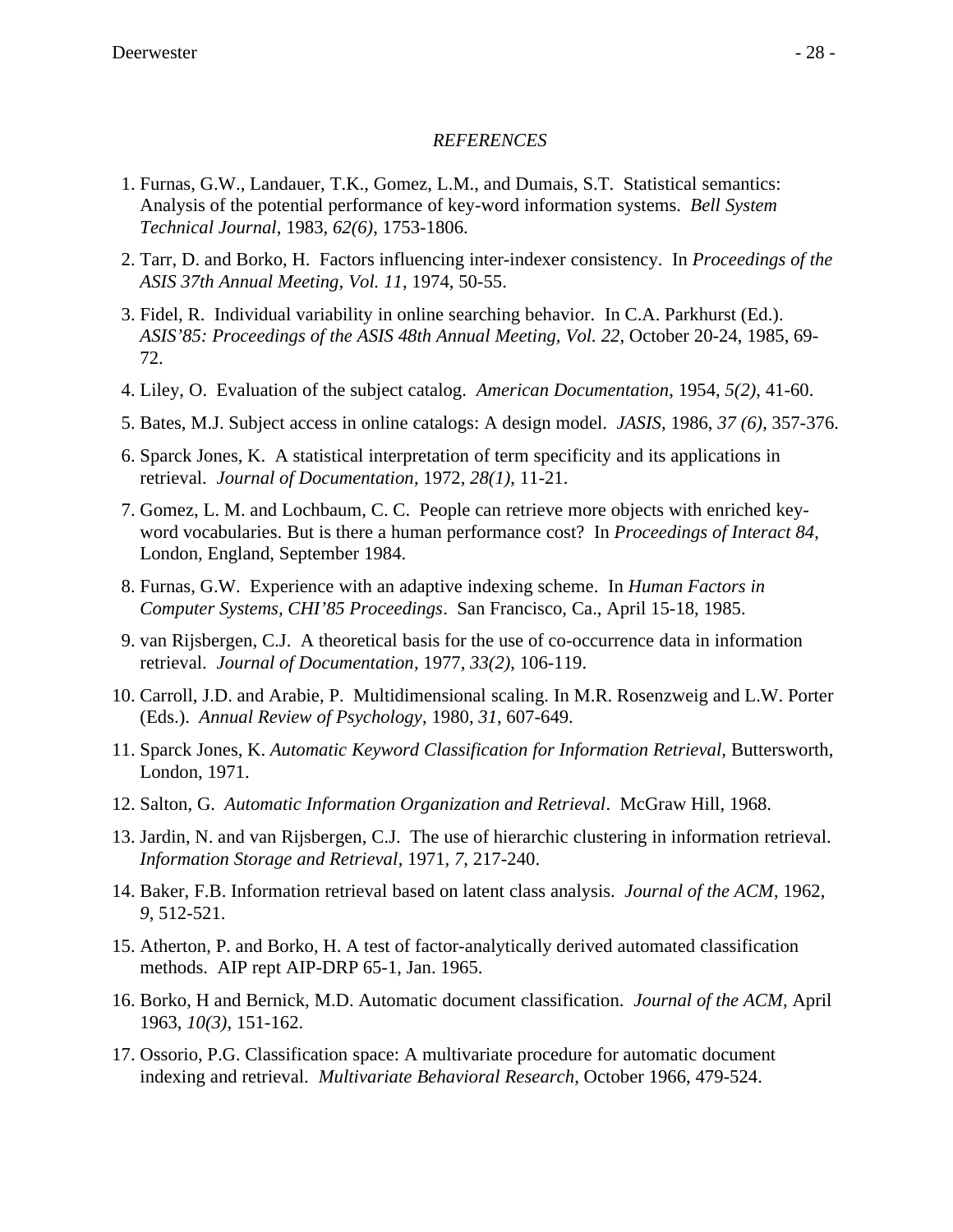- 18. Salton, G. and McGill, M.J. *Introduction to Modern Information Retrieval*. McGraw-Hill, 1983.
- 19. Voorhees, E. The cluster hypothesis revisited. *SIGIR,* 1985, 188-196.
- 20. Koll, M. An approach to concept-based information retrieval. *ACM SIGIR Forum, XIII32- 50*, 1979.
- 21. Raghavan, V. and Wong, S. A critical analysis of vector space model for information retrieval. *JASIS*, 1986, *37(5)*, 279-288.
- 22. Coombs, C.H. *A Theory of Data.* New York: Wiley, 1964.
- 23. Heiser, W.J. *Unfolding Analysis of Proximity Data.* Leiden, The Netherlands: Reprodienst Psychologie RUL, 1981.
- 24. Desarbo, W.S., and Carroll, J.D. Three-way metric unfolding via alternating weighted least squares. *Psychometrika,* 1985, *50(3),* 275-300.
- 25. Harshman, R.A. Foundations of the PARAFAC procedure: Models and conditions for an "explanatory" multi-modal factor analysis. *UCLA Work Papers Phonetics*, 1970, *16*, 86pp.
- 26. Harshman, R.A. and Lundy, M.E. The PARAFAC model for three-way factor analysis and multi-dimensional scaling. In H.G. Law, C.W. Snyder, Jr., J.A. Hattie, and R.P. McDonald (Eds.). *Research Methods for Multimode Data Analysis*, Praeger, 1984a.
- 27. Carroll, J.D. and Chang, J.J. Analysis of individual differences in multidimensional scaling via an N-way generalization of "Eckart-Young" decomposition. *Psychometrika*, 1970, *35*, 283-319.
- 28. Kruskal, J.B. Factor analysis and principal components: Bilinear methods. In H. Kruskal and J.M. Tanur (Eds.). *International Encyclopedia of Statistics*, New York: Free Press, 1978.
- 29. Furnas, G.W. Objects and their features: The metric representation of two-class data. Ph.D. Dissertation. Stanford University, 1980.
- 30. Forsythe, G.E., Malcolm, M.A., and Moler, C.B. *Computer Methods for Mathematical Computations* (Chapter 9: Least squares and the singular value decomposition). Englewood Cliffs, NJ: Prentice Hall, 1977.
- 31. Harshman, R.A. and Lundy, M.E. Data preprocessing and the extended PARAFAC model. In H.G. Law, C.W. Snyder, Jr., J.A. Hattie, and R.P. McDonald (Eds.). *Research Methods for Multimode Data Analysis*, Praeger, 1984b.
- 32. Jones, W.P. and Furnas, G.W. Pictures of relevance. *JASIS*, 1987, *38(6)*, 420-442.
- 33. Golub, G.H., Luk, F.T., and Overton, M.L. A block Lanczos method for computing the singular values and corresponding singular vectors of a matrix. *ACM Transactions on Mathematical Software*, 1981, *7(2)*, 149-169.
- 34. Cullum, J., Willoughby, R.A., and Lake, M. A Lanczos algorithm for computing singular values and vectors of large matrices. *SIAM J. Sci. Stat. Comput.*, 1983, *4(2)*, 197-215.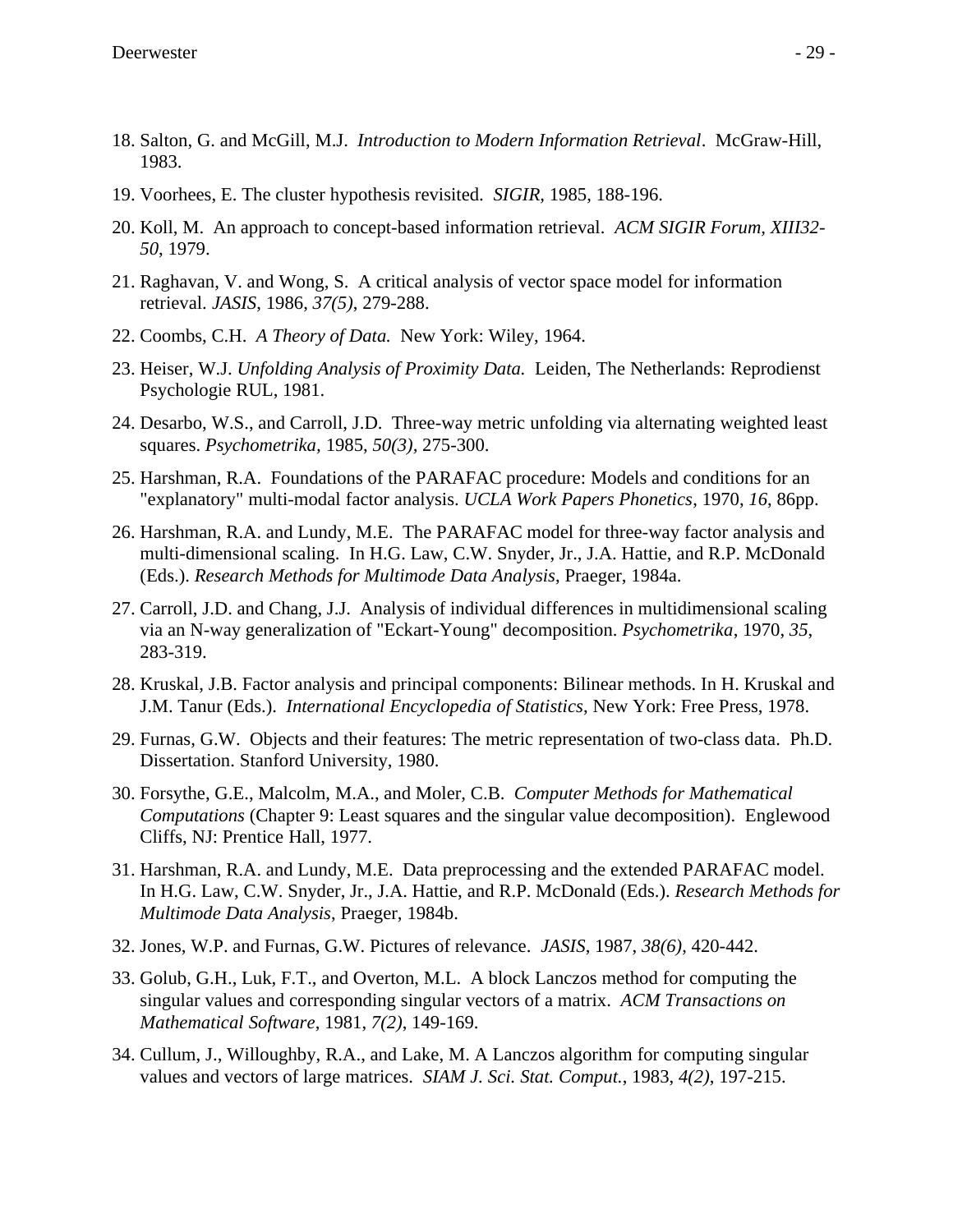- 36. Amsler, R. Machine-readable dictionaries. In *Annual Review of Information Science and Technology (ARIST), Vol. 19*, 1984, 161-209.
- 37. Choueka, Y. and Lusignan, S. Disambiguation by short contexts. *Computers and the Humanities*, 1985, *19*, 147-157.
- 38. Lesk, M.E. How to tell a pine cone from an ice cream cone. In *Proceedings of ACM SIGDOC Conference*, Toronto, Ont., June, 1986.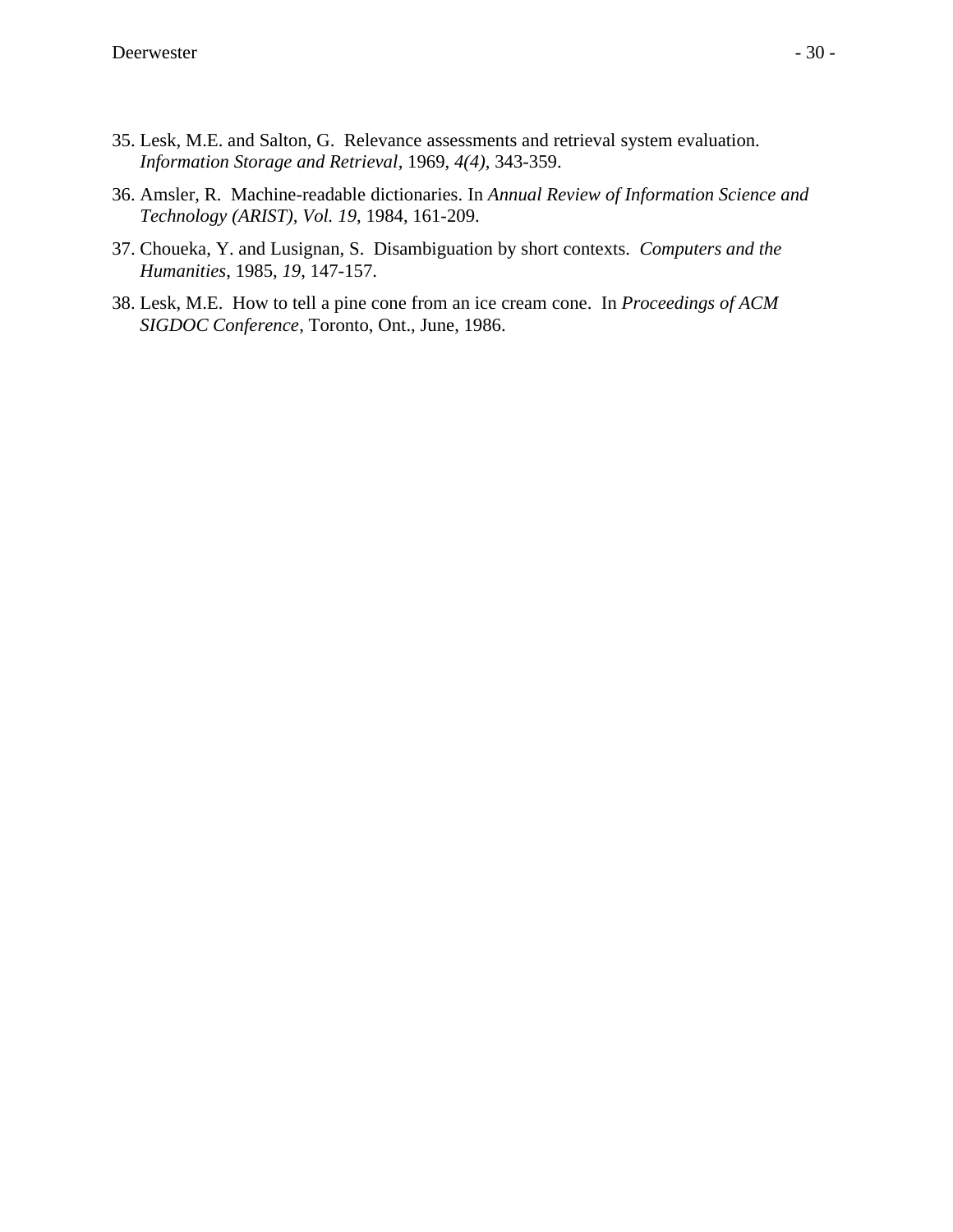# **CONTENTS**

| 1. Introduction.                                                                                                                                                                                                                                                                                                                                                                                                                                                                                                                                                                                                                              |                                                    |
|-----------------------------------------------------------------------------------------------------------------------------------------------------------------------------------------------------------------------------------------------------------------------------------------------------------------------------------------------------------------------------------------------------------------------------------------------------------------------------------------------------------------------------------------------------------------------------------------------------------------------------------------------|----------------------------------------------------|
| 2. Deficiencies of current automatic indexing and retrieval methods $\cdot \cdot \cdot$                                                                                                                                                                                                                                                                                                                                                                                                                                                                                                                                                       | 1                                                  |
| 3. Rationale of the Latent Semantic Indexing (LSI) method<br>$\ddot{\phantom{a}}$<br>3.1 Illustration of retrieval problems<br>$\begin{array}{cccccccccccccc} \bullet & \bullet & \bullet & \bullet & \bullet & \bullet & \bullet & \bullet \end{array}$<br>3.2 The choice of method for uncovering latent semantic structure                                                                                                                                                                                                                                                                                                                 | $\overline{2}$<br>$\overline{2}$<br>$\overline{4}$ |
| 4. SVD or two-mode factor analysis<br>4.1 Overview<br>$\mathbf{r}$ $\mathbf{r}$ $\mathbf{r}$<br>$\sim$<br><b><i>Contract</i></b><br>4.2 Technical details<br>$\sim$ $\sim$ $\sim$ $\sim$ $\sim$ $\sim$<br>4.2.1 The Singular Value Decomposition (SVD) Model 11<br>4.2.2 Geometric interpretation of the SVD model 13<br>4.2.3 Computing fundamental comparison quantities from the SVD model<br>- 13<br>4.2.3.1 Comparing two terms. 14<br>4.2.3.2 Comparing two documents.<br>- 14<br>4.2.3.3 Comparing a term and a document.<br>- 14<br>4.2.4 Finding representations for pseudo-documents 14<br>4.2.5 Preprocessing and normalization 15 | $\overline{7}$<br>$7\phantom{.0}$<br>11            |
| 5. Tests of the SVD Latent Semantic Indexing (LSI) method<br>$\ddot{\phantom{0}}$<br>5.1 MED<br>5.2 CISI<br>$\sim$ $\sim$ $\sim$<br>5.3 Summary of results from LSI analyses                                                                                                                                                                                                                                                                                                                                                                                                                                                                  | 15<br>16<br>19<br>20                               |
| 6. Conclusions and discussion                                                                                                                                                                                                                                                                                                                                                                                                                                                                                                                                                                                                                 | 20                                                 |
| <b>REFERENCES</b>                                                                                                                                                                                                                                                                                                                                                                                                                                                                                                                                                                                                                             | 28                                                 |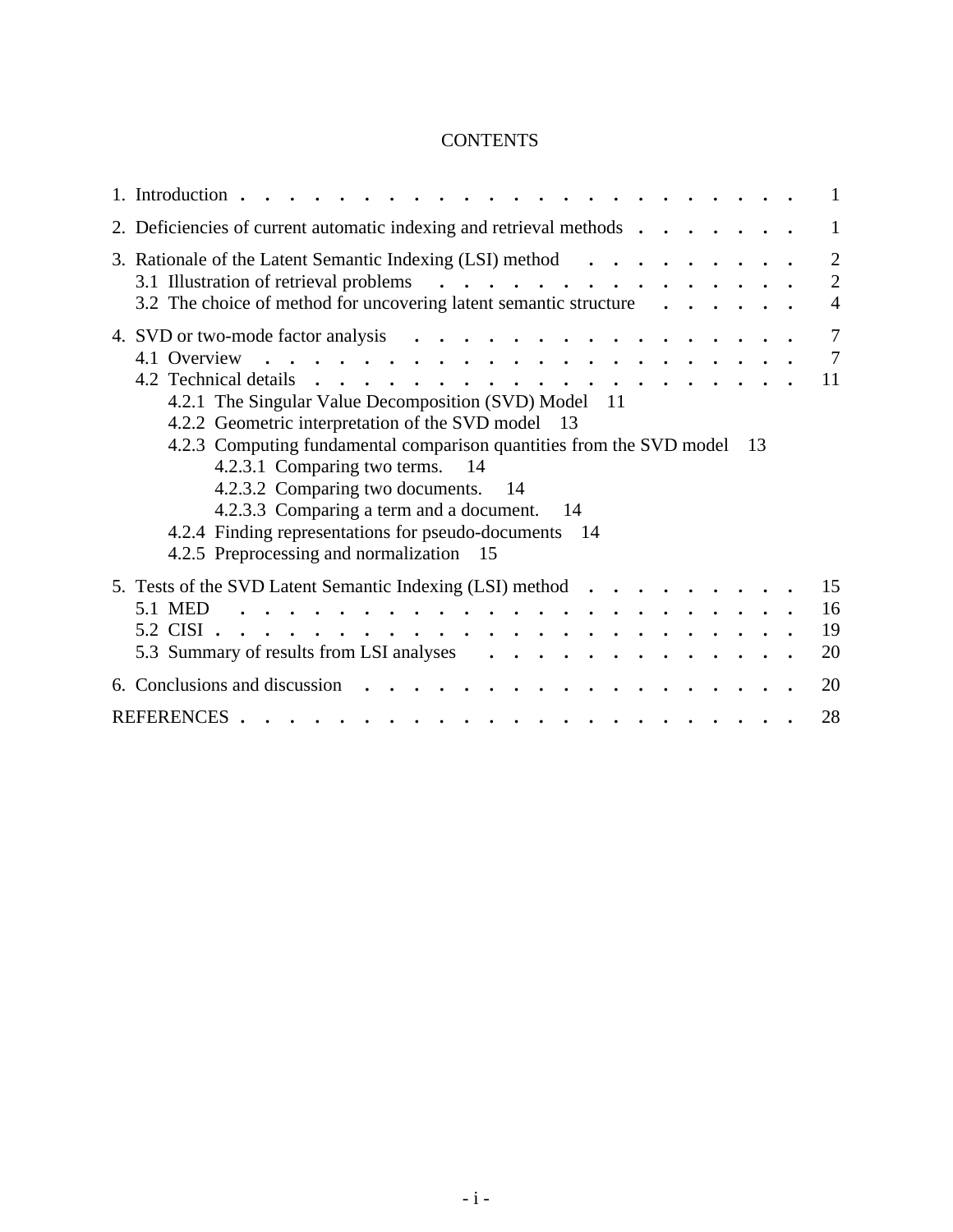# LIST OF FIGURES

| Figure 3 $\ldots$ $\ldots$ $\ldots$ $\ldots$ $\ldots$ $\ldots$ $\ldots$ $\ldots$ $\ldots$ $\ldots$ $\ldots$ $\ldots$ $\ldots$ $\ldots$ $\ldots$ $\ldots$ |  |  |  |  |  |  |  |  |  |  |  |  |  |
|----------------------------------------------------------------------------------------------------------------------------------------------------------|--|--|--|--|--|--|--|--|--|--|--|--|--|
| Figure 4 $\ldots$ $\ldots$ $\ldots$ $\ldots$ $\ldots$ $\ldots$ $\ldots$ $\ldots$ $\ldots$ $\ldots$ $\ldots$ $\ldots$ $\ldots$ $\ldots$ $\ldots$          |  |  |  |  |  |  |  |  |  |  |  |  |  |
| Figure 5 $\ldots$ $\ldots$ $\ldots$ $\ldots$ $\ldots$ $\ldots$ $\ldots$ $\ldots$ $\ldots$ $\ldots$ $\ldots$ $\ldots$ 18                                  |  |  |  |  |  |  |  |  |  |  |  |  |  |
| Figure 6 $\ldots$ $\ldots$ $\ldots$ $\ldots$ $\ldots$ $\ldots$ $\ldots$ $\ldots$ $\ldots$ $\ldots$ $\ldots$ $\ldots$ $\ldots$ $\ldots$ $\ldots$          |  |  |  |  |  |  |  |  |  |  |  |  |  |